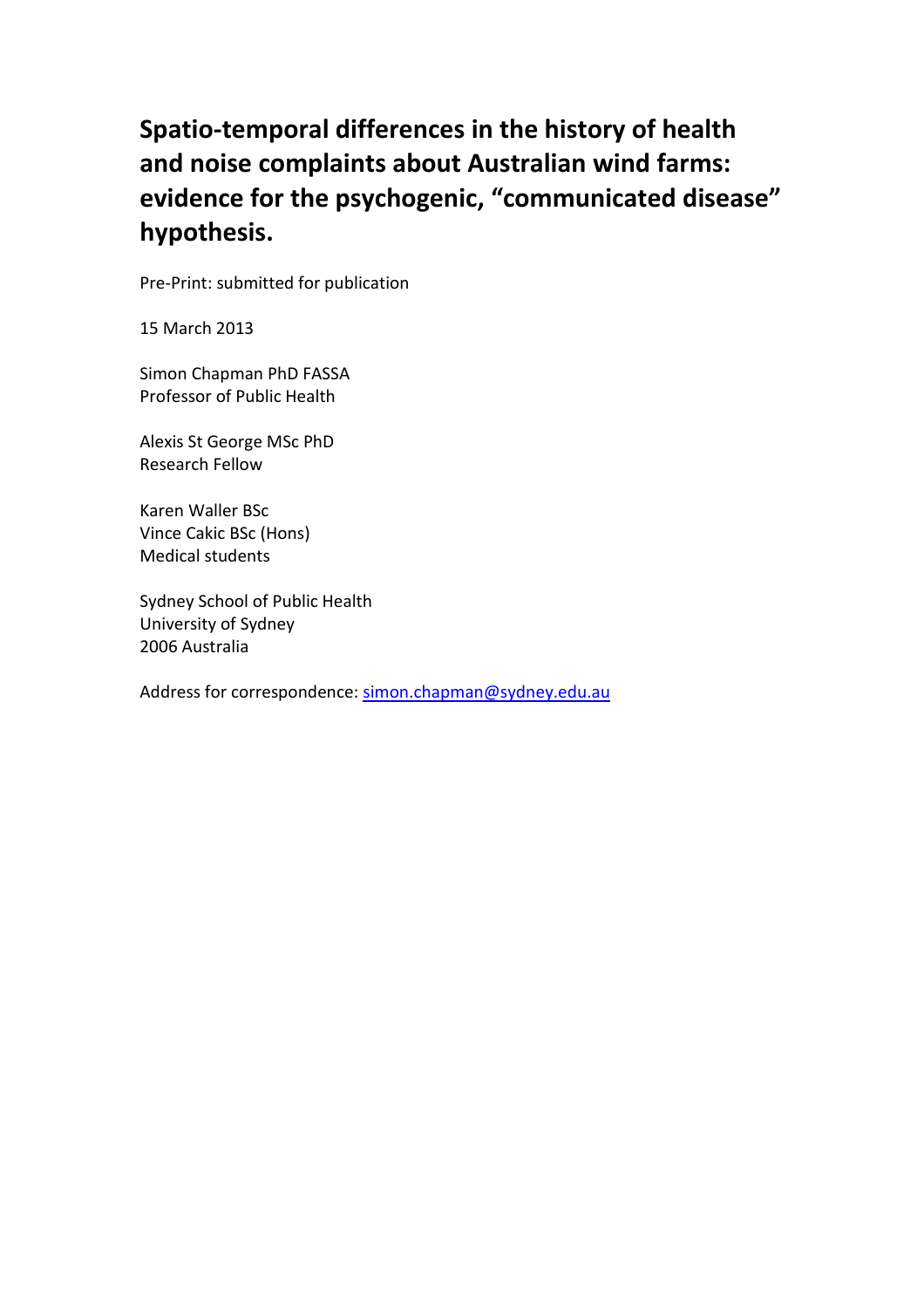#### **Abstract**

**Background and objectives** With often florid allegations about health problems arising from wind turbine exposure now widespread in parts of rural Australia and on the internet, nocebo effects potentially confound any future investigation of turbine health impact. Historical audits of health complaints across periods when such claims were rare are therefore important. We test 4 hypotheses relevant to psychogenic explanations of the variable timing and distribution of health and noise complaints about wind farms in Australia.

**Setting** All Australian 49 wind farms (with 1472 turbines) operating from 1993–2012.

**Methods** Records of complaints about noise or health obtained from wind farm companies regarding residents living near 47 Australian wind farms, expressed as proportions of estimated populations residing within 5km of wind farms, and corroborated with complaints in submissions to 3 government public enquiries and news media records.

**Results** There are large spatio-temporal variations in wind farm noise and health complaints. 31/49 (63%) of Australian wind farms including 17/34 (50%) with turbine size >1MW have never been subject to noise or health complaints. Western Australia has seen no complaints. Only 120 individuals across Australia representing approximately 1 in 272 residents living within 5km of wind farms appear to have complained, with 81 (68%) of these being residents near 5 wind farms which have been heavily targeted by anti wind farm groups. About 1 in 107 of those living near turbines >1MW have ever complained. The large majority (82%) of health and noise complaints commenced after 2009 when anti wind farm groups began to add health concerns to their wider opposition. In the preceding years, health or noise complaints were rare despite large and small turbined wind farms having operated for many years.

**Conclusions** In view of scientific consensus that the evidence for wind turbine noise and infrasound causing health problems is poor, the reported spatio-temporal variations in complaints are consistent with psychogenic hypotheses that health problems arising are "communicated diseases" with nocebo effects likely to play an important role in the aetiology of complaints.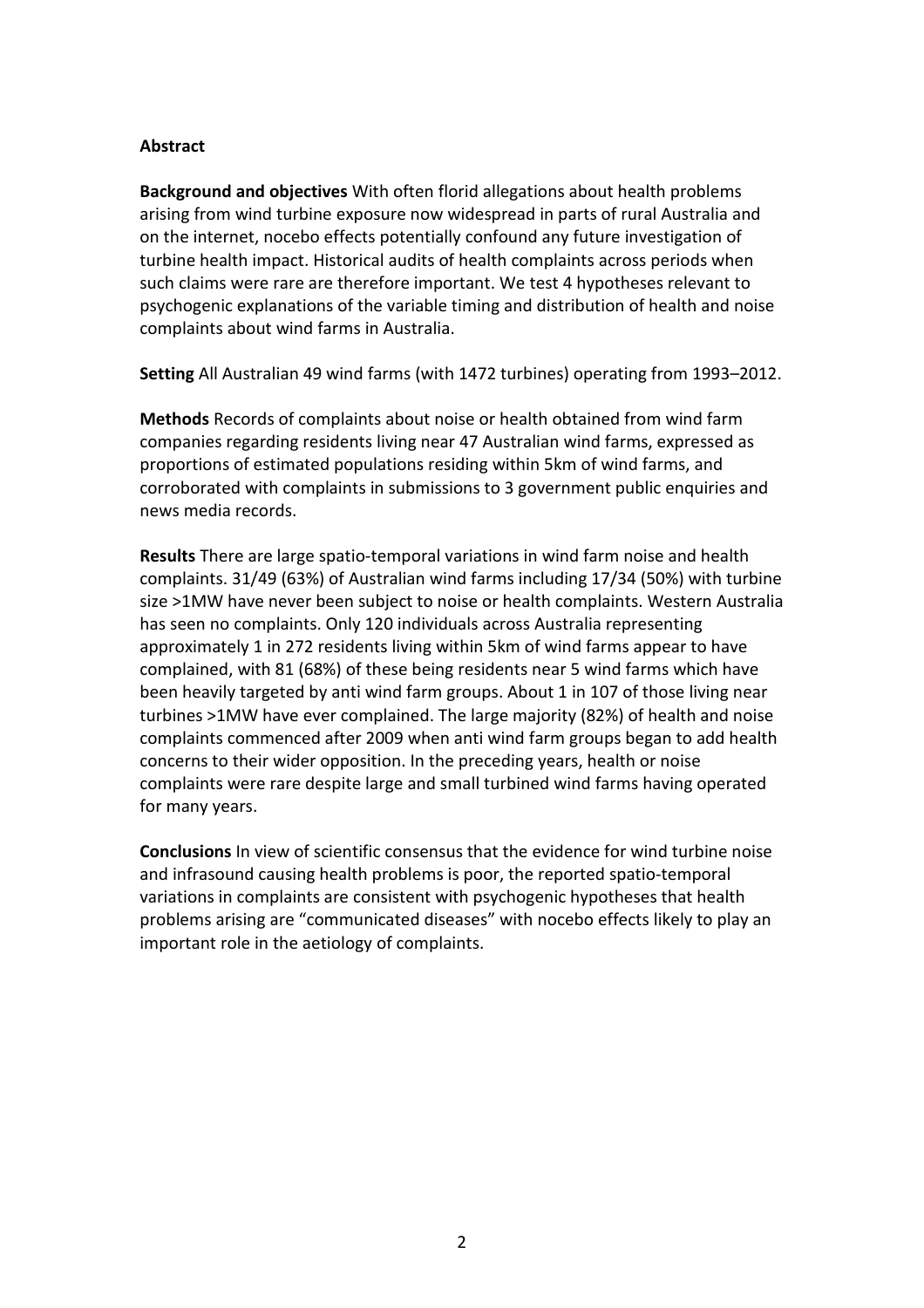The attribution of symptoms and disease to wind turbine exposure is a contentious "modern health worry" [\(1\)](#page-21-0) which has seen increasing attention from governments, their regulatory agencies and courts after organized opposition, predominantly in Anglophone nations. Two broad hypotheses have been advanced about those reporting symptoms they attribute to exposure to wind turbines.

- 1. that both audible noise and sub-audible infrasound generated by wind turbines can be harmful to the health of those exposed.
- 2. that psychogenic factors including nocebo responses to the circulation of negative information about their putative harms – are likely to be relevant to understanding why of those exposed, only small proportions claim to be adversely affected.

Despite a profusion of claims mostly by wind farm opponents about harms to exposed humans and animals (currently numbering 216 different diseases and symptoms) [\(2\)](#page-21-1), 18 reviews of the research literature on wind turbines and health published since 2003 [\(3-20\)](#page-21-2) have all reached the broad conclusion that the evidence for wind turbines being directly harmful to health is very poor. Among their conclusions have been:

- Small minorities of exposed people typically less than 10% claim to be annoyed by wind turbines [\(15\)](#page-22-0)
- The relationship between wind turbines and human responses is "influenced by numerous variables, the majority of which are non-physical" [\(15\)](#page-22-0)
- As with the characteristics of "New Environmental Illnesses" [\(21\)](#page-22-1) and "Modern Health Worries" [\(22\)](#page-22-2), pre-existing negative attitudes to wind turbines and subjective sensitivity to noise are more predictive of annoyance and adverse health effects than are objective measures of actual exposure [\(15\)](#page-22-0)
- Being able to see wind turbines [\(5,](#page-21-3) [23\)](#page-22-3), and negative personal attitudes toward their impact on landscape aesthetics is similarly predictive of annoyance and intention to complain [\(24\)](#page-22-4)
- Deriving income from turbines [\(25\)](#page-22-5) or enjoying reduced power bills can have an apparent "protective effect" against annoyance and health symptoms ("Effective public participation in and direct benefits from wind energy projects (such as receiving electricity from the neighboring wind turbines) have been shown to result in less annoyance in general and better public acceptance overall.") [\(19\)](#page-22-6)

Previous research has identified psychological factors such as having a "negative personality" [\(26\)](#page-22-7), and holding beliefs about wind turbines being ugly [\(23\)](#page-22-3) as associated with complaining or being opposed to wind farms in one's residential area.

A large literature on nocebo effects exists about reported pain [\(27\)](#page-23-0), but these effects have also been documented for other invisible and inaudible agents such as electromagnetic and radio frequency radiation [\(28,](#page-23-1) [29\)](#page-23-2). Perceived proximity to base mobile telephone base stations and powerlines, lower perceived control and increased avoidance (coping) behavior were associated with non-specific physical symptoms in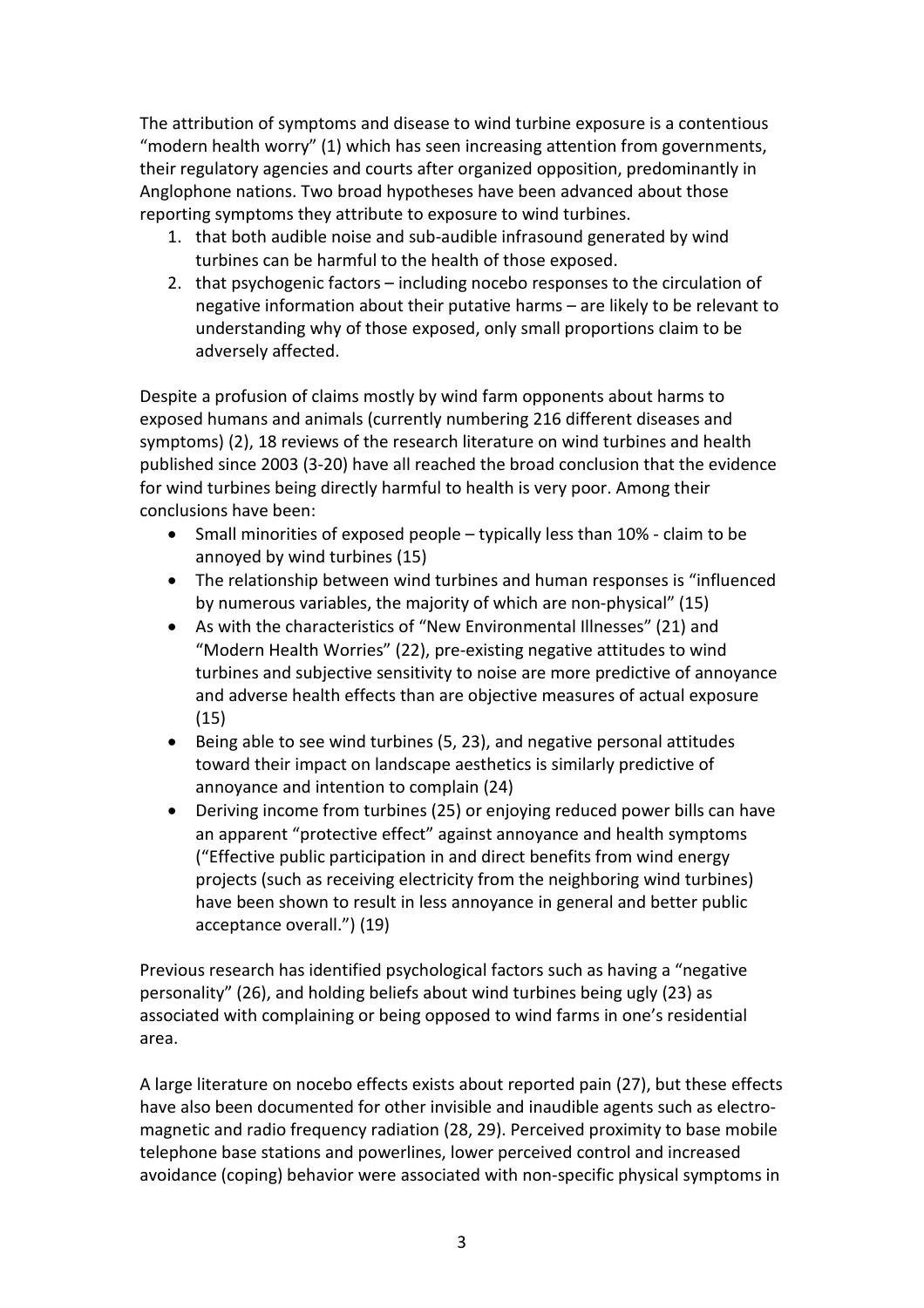a study which found there was no association between such symptom occurrence and actual distance to these sources of electromagnetic radiation [\(30\)](#page-23-3).

A mass psychogenic illness model may be applicable to this phenomenon. Mass Psychogenic Illness (MPI) is described [\(30-32\)](#page-23-3) as a constellation of somatic symptoms, suggestive of an environmental cause or trigger (but with symptoms without typical features of the contaminant, varying between individuals, and not related to proximity or strength of exposure) which occurs between two or more people who share beliefs related to those symptoms and experience epidemic spread of symptoms between socially connected individuals. The rapid development of fear and anxiety is key to the transmission of disease by disruption of behaviour and activities of those involved. Transmission or contagion is increased by the general excitement related to the phenomenon, including media reports, researcher interest, and labeling with a specific clinical diagnostic term. It is enhanced by monetary factors, and related to underlying personality types or stress.

"Labeling" of an illness is one of the key features associated with spread of mass psychogenic illness, along with community and media interest [\(30\)](#page-23-3). There have been three attempts to popularize portentous quasi scientific names for health problems caused by wind turbines: Wind Turbine Syndrome, Vibro Acoustic Disease [\(33\)](#page-23-4) and Visceral Vibratory Vestibular Disturbance [\(34\)](#page-23-5), although none of these have gained scientific acceptance as diagnostic terms. As described earlier, many of these features apply to "wind turbine syndrome". Furthermore, the most reported symptoms in over one third of all MPIs of nausea/vomiting, headache, and dizziness [\(30\)](#page-23-3), are also frequently featured as common symptom complaints arising with wind turbines, suggesting these symptoms may be plausibly explained as psychogenic in origin.

In a recent New Zealand study [\(35\)](#page-23-6), healthy volunteers exposed to both sham and true, recorded infrasound who had been previously given information about possible adverse physiological effects of infrasound exposure, reported symptoms aligned with that information. The adverse effects information provided to subjects was sourced from anti wind farm internet sites which the authors concluded indicated "the potential for symptom expectations to be created outside of the laboratory, in real world settings."

Wind farm opponent groups have been very active in the last five years in three Australian states (Victoria, NSW and South Australia) publicizing the alleged health impacts of turbines. This has created insurmountable problems for researching the psychogenic and nocebo hypotheses using either cross-sectional or prospective research designs because it is unlikely that any communities near wind farms now exist who have not been exposed to extensive negative information. For this reason, audits of the history of complaints are essential because these allow consideration of whether health and noise complaints arose during years prior to the "contagion" of communities with fearful messages about turbines.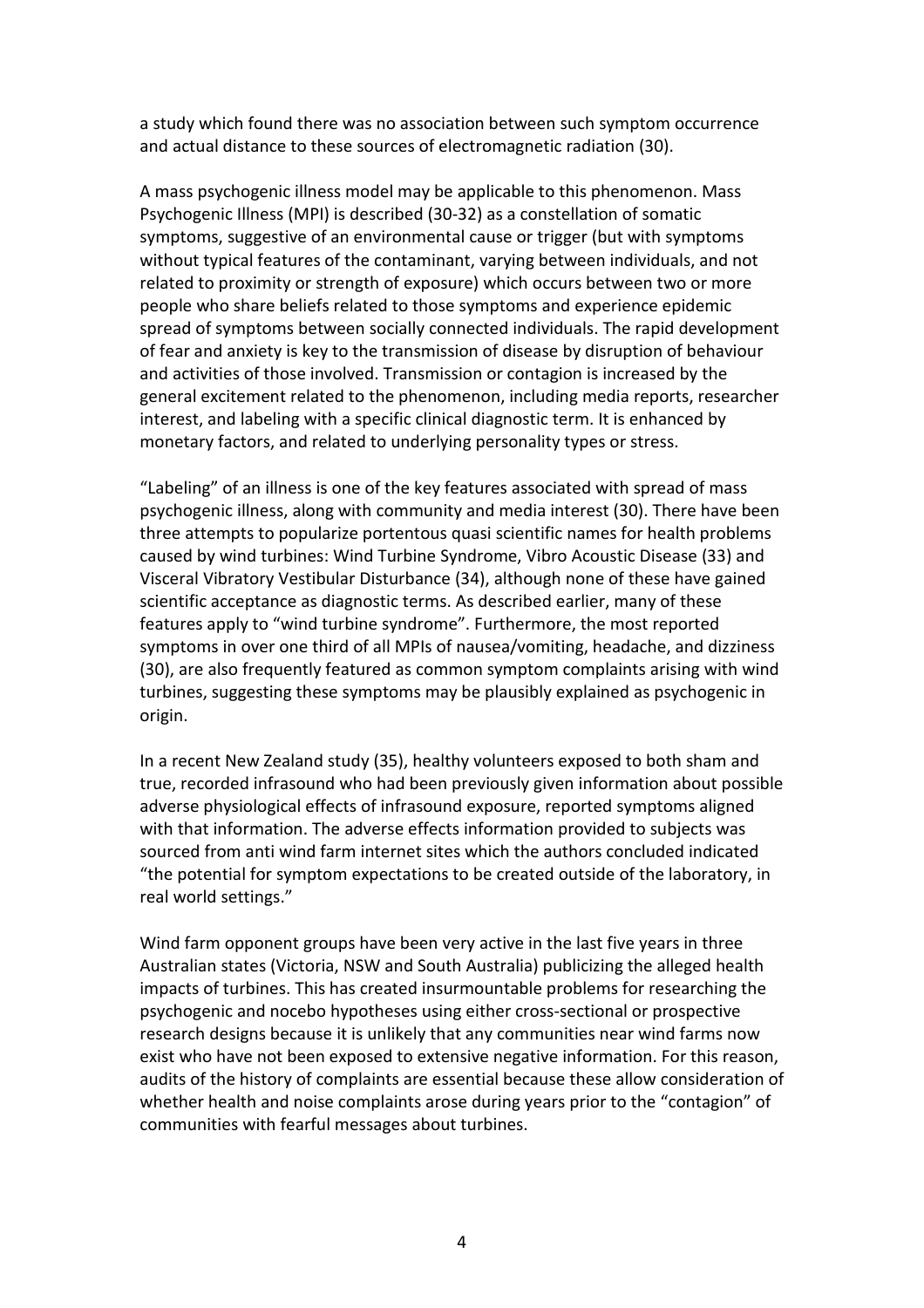#### **Earliest reports of health problems in Australia**

Australia's first still operational wind farm commenced operation in 1993 at 10 Mile Lagoon near Esperance, Western Australia. However, objections to wind farms in Australia appear to date from the early years of the 2000s when press reports mentioned negative reactions of some in rural communities to their intrusiveness in bucolic country landscapes ("behemoths" [\(36\)](#page-23-7)), bird and bat strikes, the divisiveness engendered in communities by the perceived unfairness of some landowners being paid hosting fees of up to \$15,000 per year per turbine while neighbours got nothing, and debates about the economics of green energy. Unguarded, frank NIMBYism "I'm quite happy to admit that this is a not-in-my-backyard thing, because my backyard is very special" was also evident in 2002 [\(36\)](#page-23-7).

Groups explicitly opposing wind farms ostensibly because of agendas about preserving pristine bush and rural environments were active from these early years and included many "branches" of the Australian Landscape Guardians (for example Prom Coast (2002), Spa Country [\(37\)](#page-23-8), Grampians-GlenThompson [\(38\)](#page-23-9), Western Plains, Daylesford and District). Key figures in the Landscape Guardians have links with mining and fossil fuel industries [\(39\)](#page-23-10). Interests with overt climate change denial agendas also actively opposed wind farm developments, particularly in Victoria. Chief among these were the Australian Environment Foundation, registered in February 2005.

However, health concerns were marginal in these years, with one early report from September 2004 [\(37\)](#page-23-8) noting "some objectors have done themselves few favours by playing up dubious claims about reflecting sunlight, mental health effects and stress to cattle."

An unpublished British report said to refer to data gathered in 2003 on symptoms in 36 residents near unnamed English wind farms is frequently noted by global wind turbine opponents as the first known report of health effects from wind turbines, although curiously, it does not appear to have produced until 2007 [\(40\)](#page-23-11). The author, Amanda Harry, contacted the subjects, all of whom claimed to be suffering health problems as a result of their exposure. Her report gives no details about how these subjects were selected, although because all said they experienced adverse effects, it would appear they were purposefully, not randomly selected. The Daylesford and Districts Landscape Guardians referred to Harry's work in a 2007 submission opposing a wind farm at Leonards Hill [\(41\)](#page-23-12).

In Australia, a rural doctor from Toora, Victoria, David Iser, produced another unpublished report [\(42\)](#page-23-13) in April 2004 following his distribution of 25 questionnaires to households within 2km of the local 12 turbine, 21MW wind farm, which had commenced operation in October 2002. Twenty questionnaires were returned, with 12 reporting no health problems. Three reported what Iser classified as "major health problems, including sleep disturbances, stress and dizziness". Like that of Harry, Iser's report provides no details of questions asked; sample selection; whether written or verbal information accompanying the delivery of the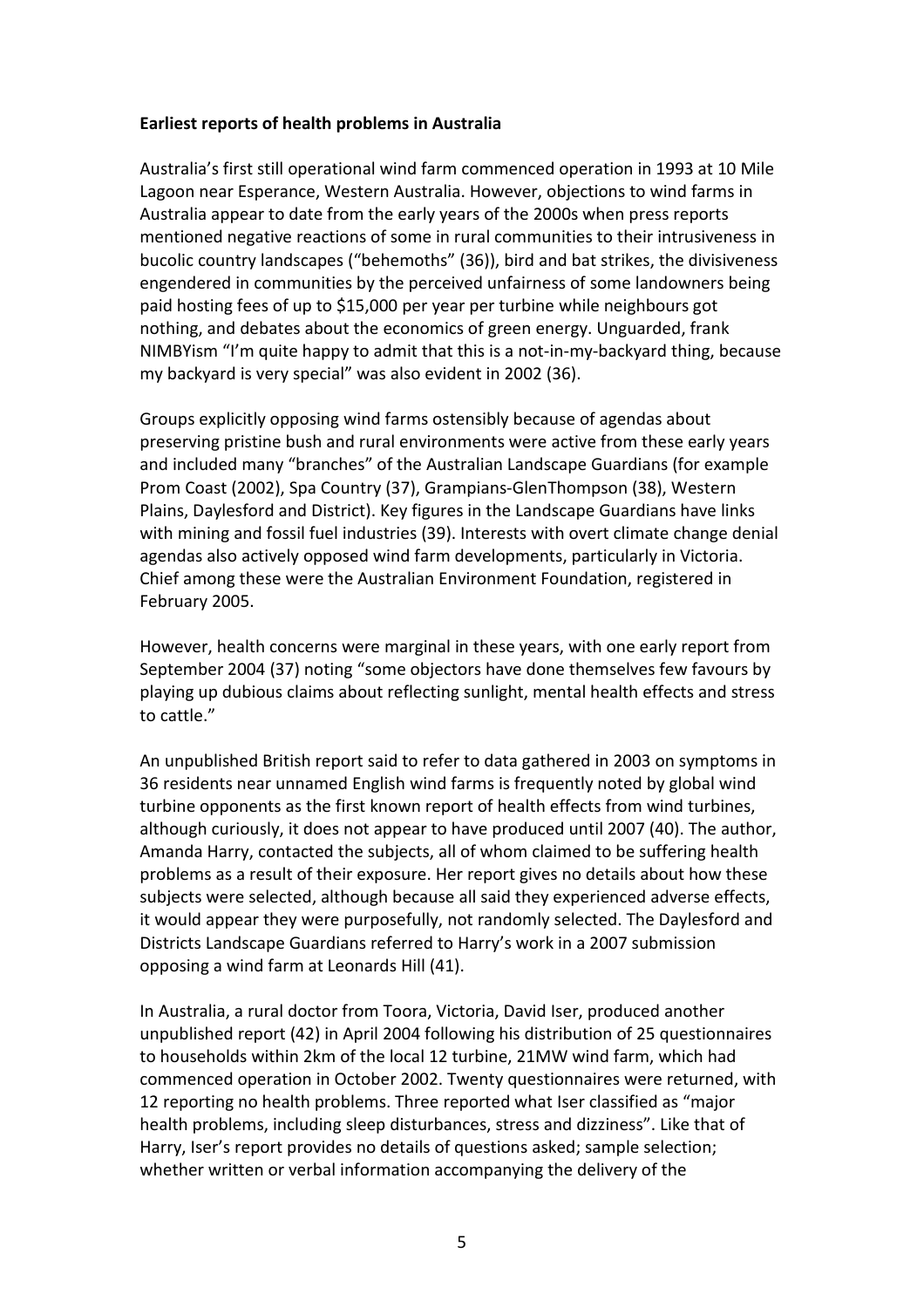questionnaire may have primed respondents to make a connection between the wind turbines and health issues; whether those reporting effects had previous histories of the reported problems; nor whether the self-reported prevalence of these common problems were different to those which would be found in any agematched population.

For example, sleeping problems are very common, with recent Australian and New Zealand estimates ranging from 34% [\(43\)](#page-24-0), to moderately poor (26.4%) and very poor sleep quality (8.5%) [\(44\)](#page-24-1). A German study undertaken to obtain benchmark reference data on common symptoms and illnesses experienced in the past 7 days in the general population for comparison with those experienced by clinical trial enrollees presents data on several problems most often attributed to wind turbines. These include headache (45.3%), insomnia (25.6%), fatigue and loss of energy (19.1%), agitation (18.4%), dizziness (17%) and palpitations (8.6%) [\(45\)](#page-24-2).

While modern wind farms have operated since the early 1980s [\(46\)](#page-24-3), the earliest claims alleging that wind turbines might cause health problems in those exposed appear to date from 2003 (see above); this increased rapidly after 2008 (Figure 1), following publicity given to a self-published book, "Wind Turbine Syndrome" [\(47\)](#page-24-4), by US physician Nina Pierpont, who now runs a virulent anti wind farm website [\(48\)](#page-24-5). Google Trends data of web-based searches for "Wind Turbine Syndrome" and the more general "wind turbine health" both rose together (Figure 1), suggesting the book generated this sudden interest in the phenomenon, rather than riding a wave of interest. This coverage rose some 24/18 months after a similar peak in interest was recorded for "wind turbine noise (s)".



Figure 1: Global data from Google Trends on 3 search terms – "Wind turbines noise" (blue) "Wind turbine health" (gold) and "wind turbine syndrome" (red) over 2004 – 2013 (accessed March 9, 2013).

**Acute effects** Wind farm complainants name both acute and chronic adverse effects. Acute effects are of particular interest to the psychogenic hypothesis because it is often claimed that even brief exposure to wind turbines can cause almost immediate onset of symptoms. For example, a recent report describes a visit to turbine-exposed houses where people become immediately affected: "The onset of adverse health effects was swift, within twenty minutes, and persisted for some time after leaving the study area [\(49\)](#page-24-6). Symptoms are said to disappear when those affected move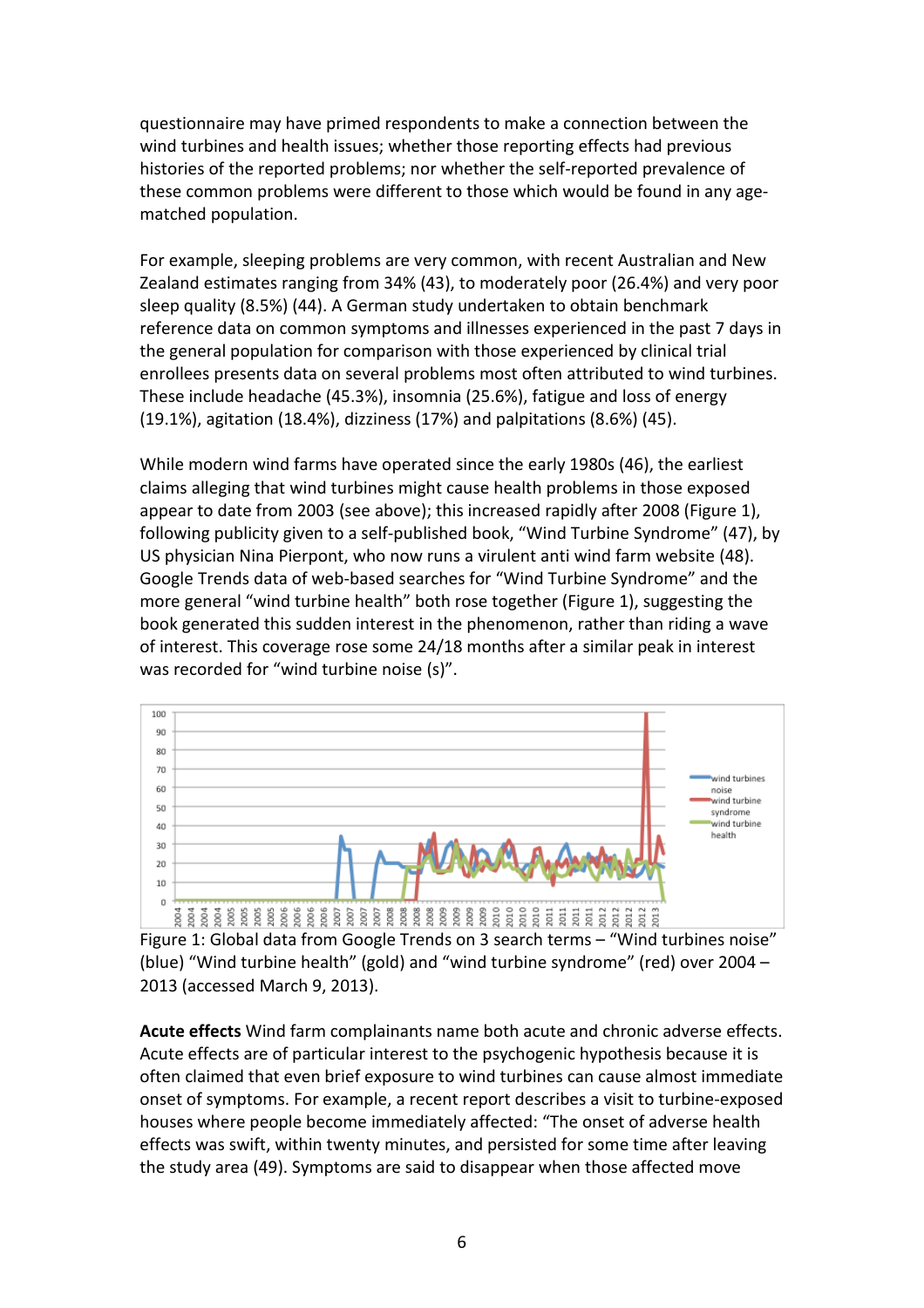away temporarily, only to return as soon as they come back. A highly publicized Lake Bonney complainant who had hosted turbines on his previous property without complaint for six years today claims he and his wife are affected but that symptoms disappear as soon as they leave their new home for one or two days [\(50\)](#page-24-7).

If wind turbine exposure can cause such "instant" problems, any history of delayed or non-reporting of such complaints or and the absence of any reports about such complaints in the news media, months or sometimes years after various wind farms began operating creates serious coherency problems for such claims. Such delays would be incompatible with there being widespread or important "acute" effects from exposure.

To date, there has been no study of the history and distribution of noise and health complaints about wind turbines in Australia. We sought to test 4 hypotheses relevant to the psychogenic argument.

- 1. Many wind farms of comparable power would have no history of health or noise complaints from nearby residents (suggesting that exogenous factors to the turbines may explain the presence or absence of complaints)
- 2. Wind farms which have been subject to complaints would have only a small number of such complaining residents among those living near the farms (suggesting that individual or social factors may be required to explain different "susceptibility")
- 3. Few wind farms would have any history of complaints consistent with claims that turbines cause acute health problems (suggesting that explanations beyond turbines are needed to explain why acute problems are reported).
- 4. Most health and noise complaints would date from after the advent of anti wind farm groups beginning to foment concerns about health (from around 2009) and that wind farms subject to organized opposition would be more likely to have histories of complaint than those not exposed to such opposition (suggesting that health concerns may reflect "communicated" anxieties).

## **Methods**

Information on the commencement of turbine operation, the number of turbines operating, average turbine size and the megawatt (MW) capacity of each wind farm was located from public sources such as wind farm websites.

Wind farm operators have clear interest in any reactions of nearby residents to the farms they operate. In the planning, construction and power generation phases of wind farm operation they monitor local community support and complaints submitted to them, in news media and via notifications from local government. In Victoria, companies are required by law to register all complaints with the state government. In September 2012 all wind farm owners in Australia were asked to provide information on: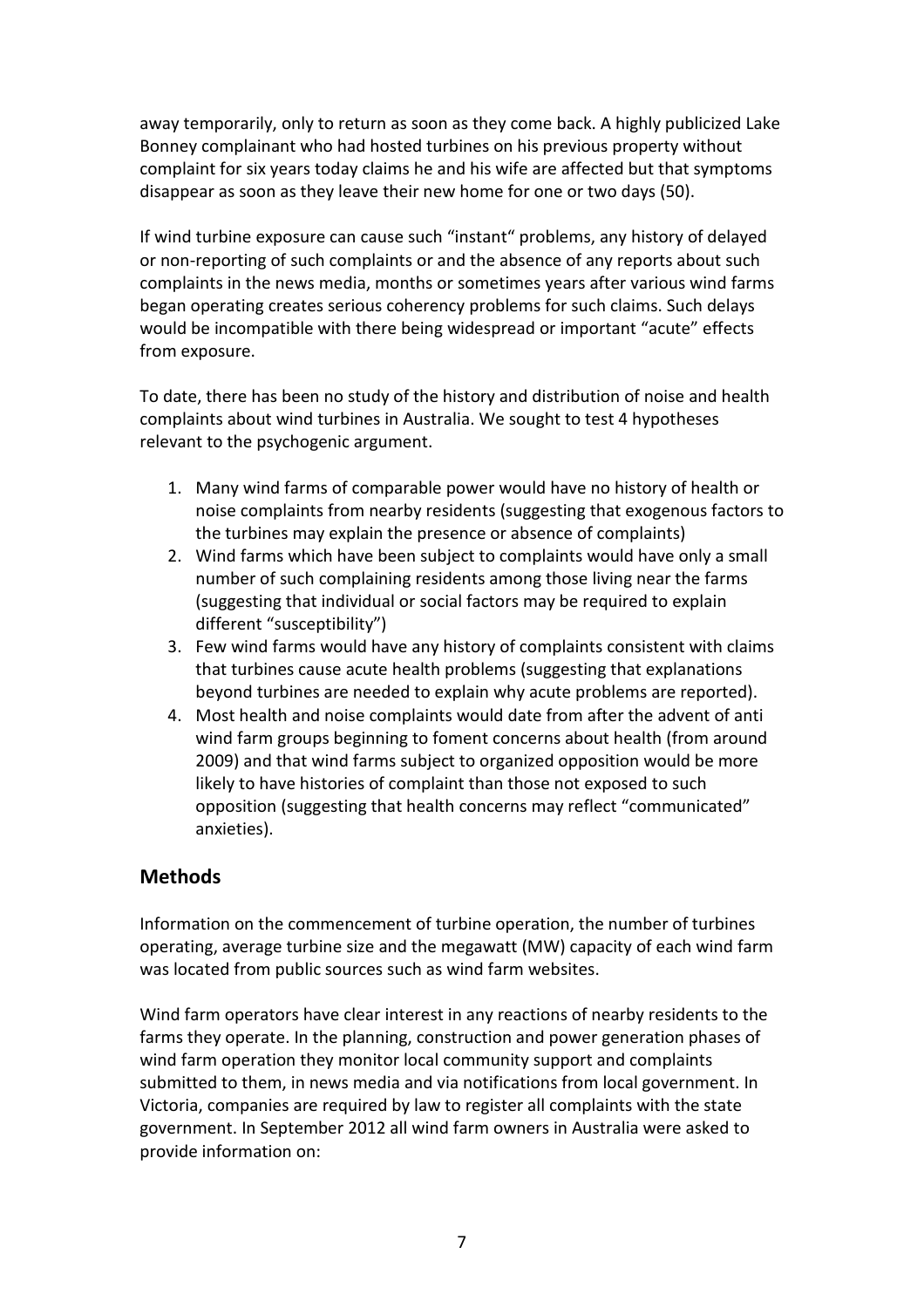- the actual or estimated number of residents within a 5km radius of each wind farm they operated. Google Maps and census data were also used to obtain this data.
- whether the company had received or was aware of any health and/or noise complaints, including sleeping problems, that were being attributed to the operation of their wind farms.
- the number of individuals who had made such complaints (direct complaints to the companies, those voiced in local media, to local government or state or national enquiries).
- the date at which the first complaint occurred after.
- whether there had been any anti-wind farm activity in the local area such as public meetings addressed by opponents, demonstrations or advertising in local media.

Any documentation of complaints such as internet links or news clips about public was requested. Companies were explicitly asked to not send details of any private complaints which could identify those complaining, unless these complaints had been made public by the complainants.

It is possible that wind companies may nonetheless be unaware of health and noise complaints about their operations or that they might downplay the extent of complaints and provide underestimates of such complaints. To corroborate the information on the number of complainants provided by the companies, we therefore reviewed all 1,594 submissions made to three government enquiries on wind farms: the 2011–2012 Senate enquiry into the Social and Economic Impact of Rural Wind Farms (1,818 submissions) [\(51\)](#page-24-8); the 2012 NSW Government's Draft NSW Planning Guidelines for Wind Farms (359 submissions) [\(52\)](#page-24-9); and the Renewable Energy (Electricity) Amendment (Excessive Noise from Wind Farms) Bill 2012 (217 submissions) [\(53\)](#page-24-10). We searched all submissions for any mentions by residents living in the vicinity of operating wind farms (as opposed to those being planned) of their health or sleep being adversely affected or that they were annoyed by the sound of the turbines.

We also searched daily media monitoring records supplied to the Clean Energy Council by a commercial monitoring company from August 2011 (when the monitoring contract began) until January 2013. This monitoring covered print news items, commentary and letters published in Australian national, state and regional newspapers mentioning any wind farm, as well as television and radio summaries about all mentions of wind farms. It was important to use this source of monitoring rather than use on-line databases like Factiva, as the latter do not cover all rural news media which is where much coverage of debate about rural wind farms was likely to be found.

In reviewing the submissions and media monitoring, only complaints from those claiming to be personally affected by the operation of an existing wind farm in Australia were noted. Expressed concerns about possible future adverse effects or that wind turbines *could* be harmful were not classified as evidence of personal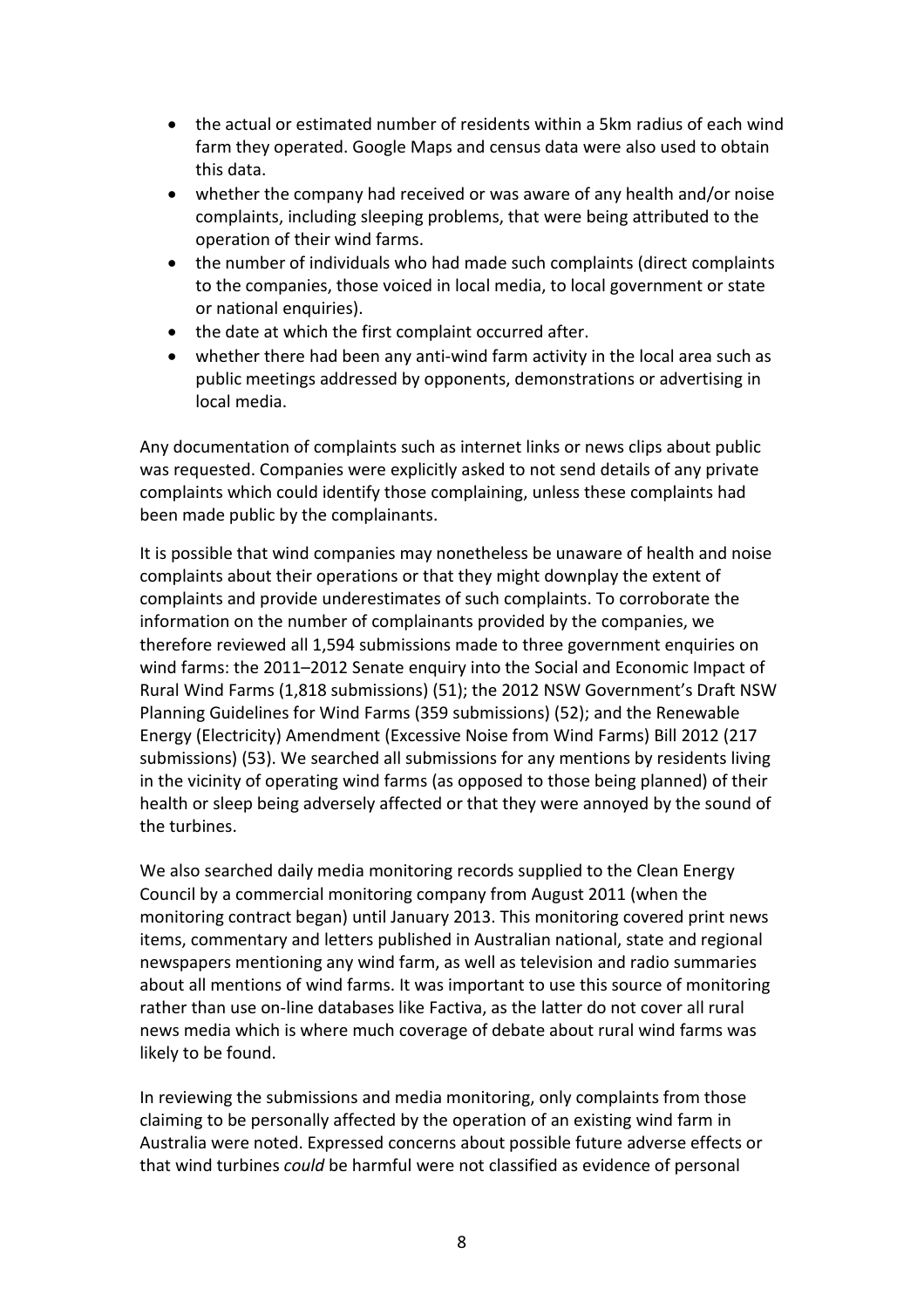experience of harm or annoyance. There were many of these. Third party statements, such as comments about unnamed neighbours with problems, were not accepted as evidence of harm**.**

Where the numbers of complainants determined from this corroborative public source searching exceeded the numbers provided to us by the wind companies, we chose the larger number. Where the numbers determined from public sources were less, we used the larger number provided by the companies. Nearly all those who complained did not seek anonymity, being named in media reports or not electing to have their parliamentary submissions anonymised. However, we have chosen not to list their names in this report.

The companies provided estimates of the number of residents currently living within 5km of each wind farm. Again, some companies provided estimates of the number of individuals, while others provided data on the number of houses. In Table 1, we have multiplied cells showing the number of *houses* by 2.6, this being the average number of residents per household in Australia today, to give a total estimate of surrounding residents.

## **Results**

Table 1 shows the history of complaints from all 49 Australian wind farms. Complaints came either from individuals or from households with several occupants each complaining. Some wind companies initially reported the number of complainants as *households*, while others reported individual complainant numbers. In these cases we sought clarification from companies about whether complaints came from single individuals, couples or more than two members of a family so as to report total the estimated total number of individual complainants.

#### **Hypothesis 1: Many wind farms would have no history of complaints**

Of all 49 wind farms, 31 (63%) had never been subject to health or noise complaints (Table 1), with 18 (37%) receiving at least one complaint since operations commenced. The 31 farms with no histories of complaints, and which today have some 21,530 residents within 5km of their turbines have operated for a cumulative total of 256 years.

Of the 18 wind farms which had received complaints, 16 were larger wind farms ( $\geq$ 10MW capacity) and 2 small (< 10MW). In summary, 16/33 (52%) of larger wind farms, and 15/17 (88%) of small farms have never experienced complaints. Wind farm opponents sometimes argue that it is only very large, "industrial" wind turbines which generate sufficient audible noise and infrasound to cause annoyance and health problems. If 1MW is taken to define a "large" turbine, 16/33 (48%) of farms with large turbines had ever attracted complaints while 15/17 (88%) of farms using smaller turbines had no histories of complaints.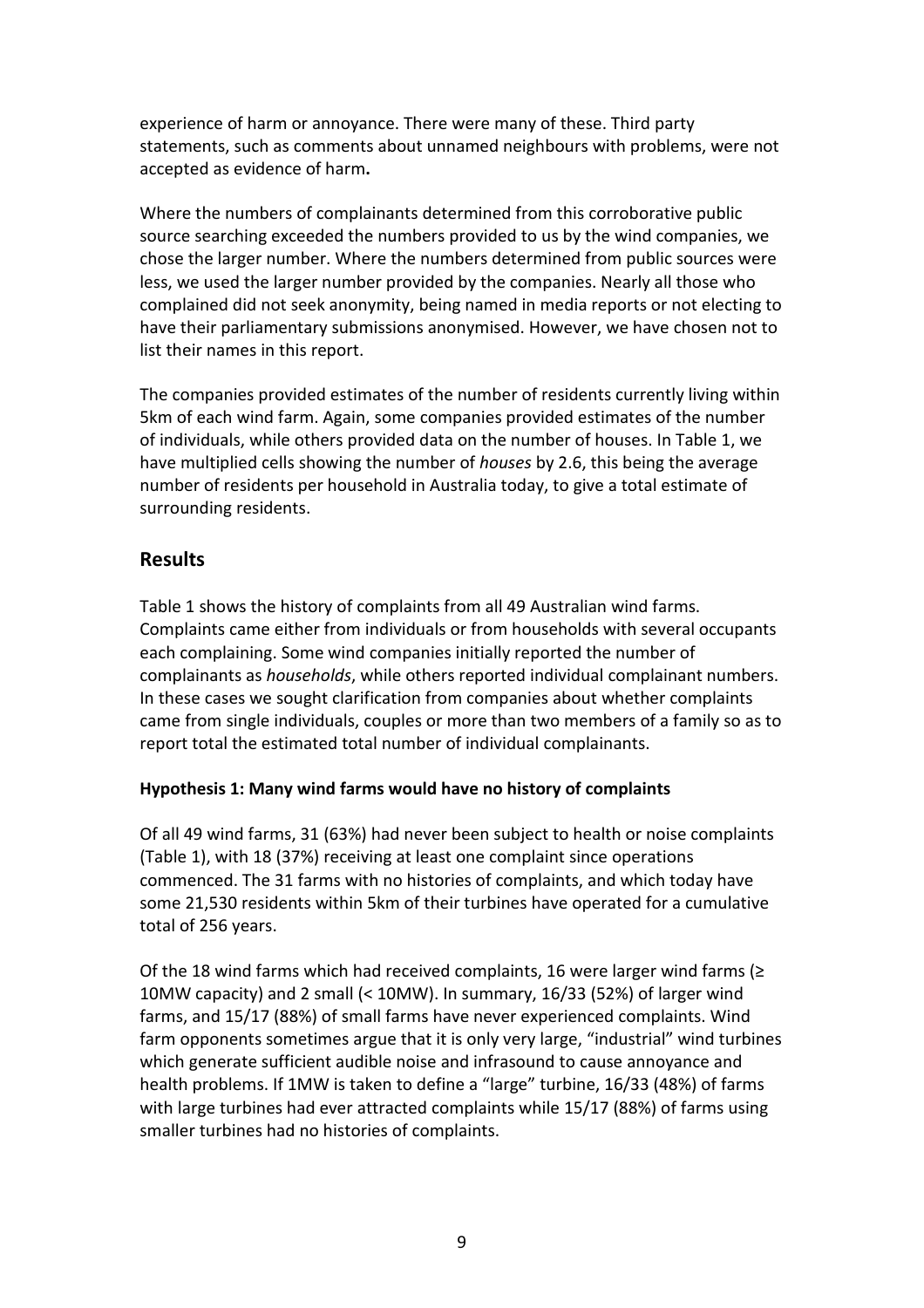The distribution of farms ever having received complaints is highly variable across Australia. Figure 2 shows no consistency between the percentages of farms receiving complaints in different states, whether they have many or few wind farms. Western Australia has 13 wind farms (3 with large turbines), including some of the longest running in Australia (Esperance 10 Mile Lagoon 1993, Denham 1998). No complaints have been received at any of these wind farms. Verve, which operates 8 farms in the state replied "we have never received any form of notification of health complaints in the vicinity of our wind farms."



**Figure 2**: Wind Turbine Complaints by State or Territory.

Our hypothesis about many wind farms – including those with large turbines – having no history of complaints, with strong spatial (state) factors being associated with farms receiving complaints was thus strongly confirmed.

### **Hypothesis 2: A small number of complaining residents**

Nationally, a total of 120 individuals in Australia appear to have ever formally or publicly complained about wind farm noise or health problems affecting them. Of these, well over half (81 or 68%) came from residents living near just five wind farms (Waubra=29, McArthur=21, Waterloo=11, Capital=10 and Wonthaggi ~10). Of the remaining farms which have experienced complaints, 9 had between 2 and 6 complainants, and 4 had only single complainants. Of 18 wind farms which had attracted complaints, 11 (72%) have had 6 or less complainants.

There are an estimated 32,677 people living within 5km of the 47 wind farms for which we obtained estimates. Most (20,379 or 62%) live near the 16 smaller wind farms, while 12,298 live within 5km of the 33 larger wind farms. In summary, nationally, an estimated 120 individuals have complained out of an estimated 32,677 nearby residents: a rate of about 0.3% or 1 in 272. Of the 33 wind farms with larger (>1MW) turbines, their 115 complainants represented some 1 in 107 of the surrounding 12,330 residents, with 5 of the main complaint attracting farms being responsible for 81/115 (70%) of these complaints. Large wind farms with relatively large surrounding rural populations and no histories of complaint include Wattle Point (560), Albany, Starfish Hill (each 200) and Challicum Hills (143).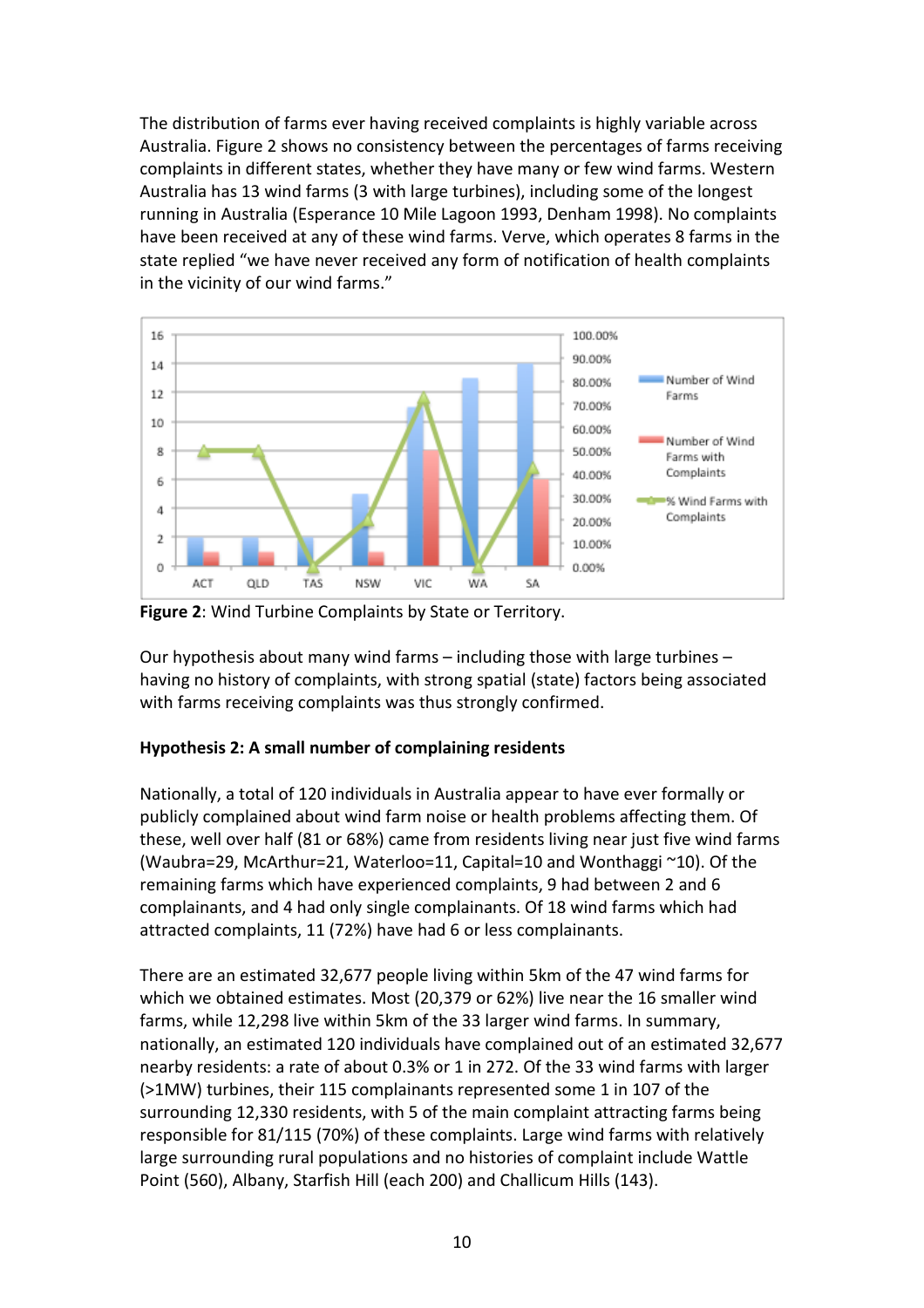Again, our hypothesis that the number of complainants living near those wind farms with any history of complaints would be small, was strongly confirmed.

## **Hypothesis 3: Few wind farms would have any history of complaints consistent with claims that turbines cause acute effects**

First complaint timing ranged from immediately after turbines commenced operation (sometimes at only a fraction of full capacity) to several years later (eg: Crookwell, 13.5 years, Lake Bonney, over 7 years later). Of the 6 turbines recording their first complaint over one month after operation, 3 of these were over one year after operation. In five cases (Clements Gap, Hallet 2 & 4, Leonards Hill, Waubra), wind companies advised that complaints anticipating health problems were received before the farms commenced operation (see Box case study). Early complaints from a few turbines could be consistent with acute effects but also with nocebo effects caused by anticipation of adverse impacts[\(35\)](#page-23-6). However, gaps of months or sometimes years between the commencement of turbine operation and complaints are inconsistent with turbines causing acute effects. If such effects were serious or common, clinical case reports would have almost certainly have appeared in peer reviewed journals, given how long turbines have operated.

## **Case Study: Leonards Hill, Victoria**

Health concerns were publicised in the vicinity of Leonards Hill prior to the construction of the twin turbine wind farm. A small number of individuals (6 out of 232 population) claimed noise or health effects, one before wind farm operations began.

- Jun 2007: Health concerns raised in submission to planning appeal.
- Oct 5, 2010: Sarah Laurie of the Waubra Foundation gave a presentation on "Wind farms and their associated Health Effects" at a forum near Leonards Hill.
- Oct 8, 2010: The Australian Environment Foundation and Landscape Guardians held a protest at Leonards Hill. Two residents attended: P1 and P2 (President of local Landscape Guardians).
- Oct 14, 2010: P1 raised health concerns in a letter to the wind farm proponent.
- Nov 10, 2010: Sarah Laurie raises health concerns in front page article of local newspaper.
- Dec 3, 2010: P2 reported in national newspaper as taking medication in response to wind farm, prior to construction.
- Jun 24, 2011: Less than 2 days after commencing operation of single turbine at 25% load, on national television, P2 claims adverse affects over previous *3* nights.
- Aug 19, 2011: P1 claims adverse health effects in regional newspaper.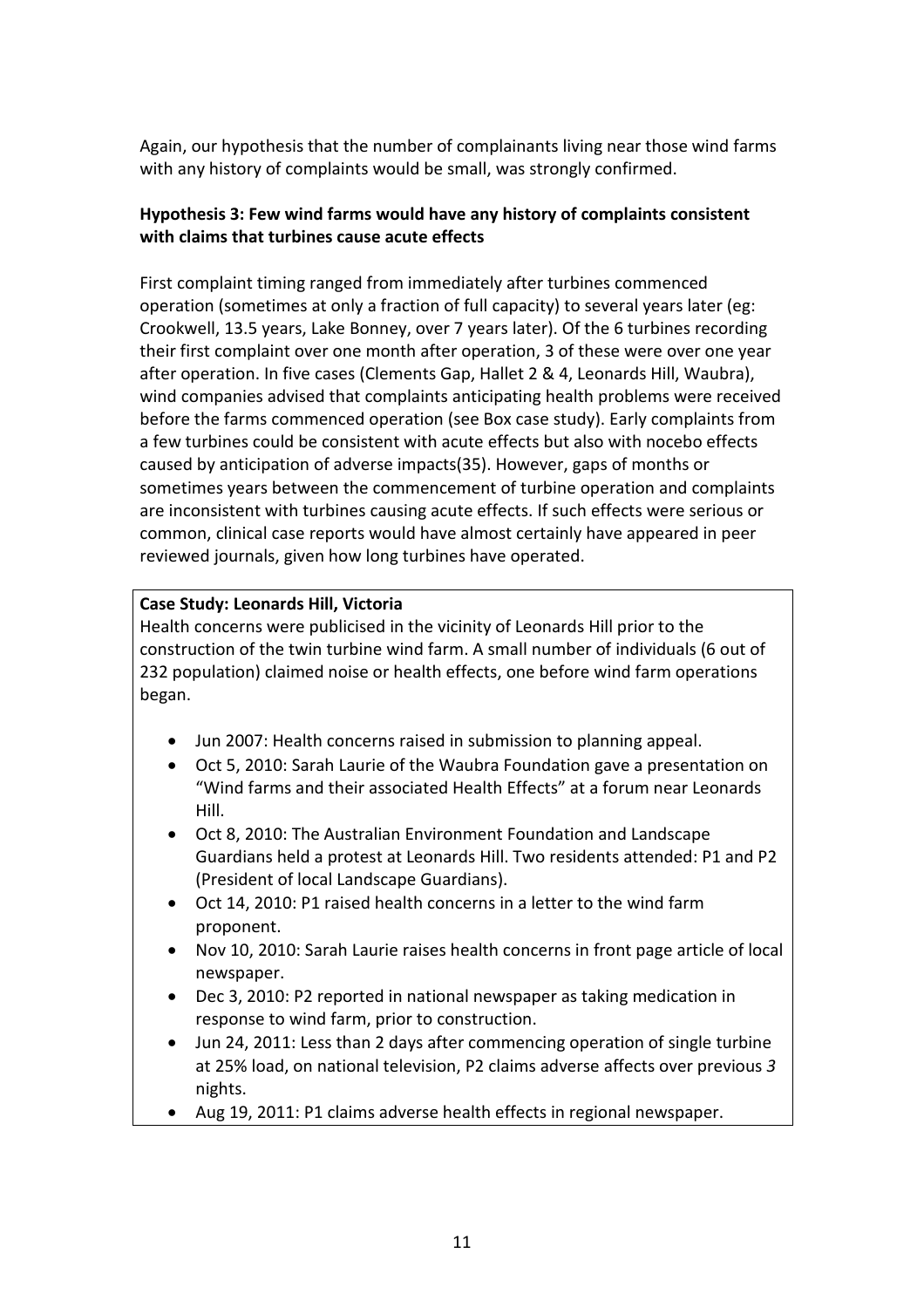## **Hypothesis 4: Most complaints would date from 2009 or later, when opposition groups began to publicise health and noise effects**

The nocebo hypothesis would predict that the spread of negative, often emotive information would be followed by increases complaints and that without such suggestions, complaints would be less. In the 10 years between the commencement of operation of the first Esperance wind farm and the end of 2003 when the Harry and Iser health impact reports[\(40,](#page-23-11) [42\)](#page-23-13) began being highlighted by turbine opposition groups, 12 more wind farms commenced operation in Australia. In that decade, besides two complainants from Toora, we aware of only one other person living near the north Queensland Windy Hill wind farm who complained of noise and later health soon after operation commenced in 2000. In that decade, the large turbined Albany, Challicum Hills, Codrington, Starfish Hill and Woollnorth Bluff Point farms commenced operation but never received complaints.

With the exception of Wonthaggi (~10 complainants in 2006, but none today) all other complaints date from after March 2009, and particularly from the most recent years when anti wind farm publicity focused on health from opposition groups has grown. Again, the nocebo hypothesis and models of mass psychogenic illness would predict this changed pattern and contagion of complaints, driven by increasing community concern rather than an increase in wind turbines. Nearly 70% of wind farms began operating prior to 2009 while the majority of complaints (82%) were recorded after this date.

Responding to the nocebo hypothesis and the view that opposition groups were fomenting a "communicated disease", the Waubra Foundation's Sarah Laurie stated: "There is also plenty of evidence that the reporting of symptoms for many residents at wind developments in Victoria such as Toora, Waubra and Cape Bridgewater *preceded the establishment of the Waubra Foundation* (emphasis in original). In the case of Dr David Iser's patients at Toora the time elapsed is some 6 years."[\(54\)](#page-24-11)

This statement neglects to note that the Waubra Foundation's registration in July 2010 was preceded by several years of virulent wind turbine opposition – which included health claims -- by the Landscape Guardians and the Australian Environment Foundation, as discussed earlier in the paper. For example, in November 2009, 8 months before the formation of the Waubra Foundation the Western Plains Landscape Guardians published a full-page advertisement in the local Pyrenees Advocate newspaper headed "Coming to a house, farm or school near you? Wind Turbine Syndrome also known as Waubra Disease". It listed 12 common symptoms (eg: sleeping problems, headaches, dizziness, concentration problems). Peter Mitchell is the founding chairman of the Waubra Foundation and in 2009 and at least until February 2011, was also actively advocating for the Landscape Guardians[\(55\)](#page-25-0).

Of the 18 wind farms which have seen complaints, 13 (72%) have experienced local opposition from anti wind farm groups such as local branches of the Australian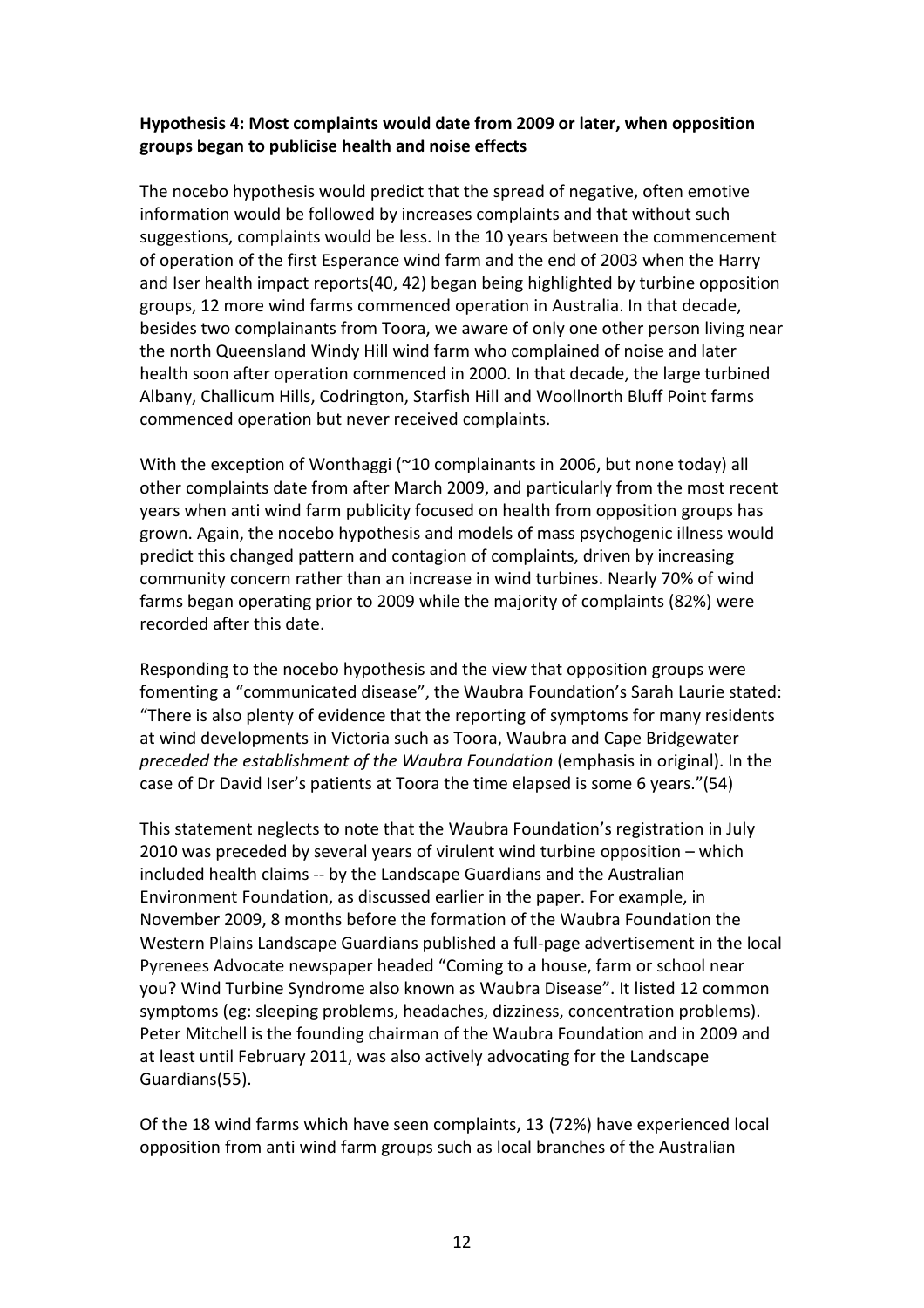Landscape Guardians or the Waubra Foundation. No wind farm with any history of wind turbine opposition avoided at least one health or noise complaint.

#### **Discussion**

We purposefully took a liberal view of what a "complainant" was, by including those who had voiced their displeasure about noise, sleep or health in news media or submissions even if they had never lodged a formal complaint with the relevant wind farm company. Despite this, the numbers complaining in Australia were very low and largely concentrated in a small number of "hotbeds" of anti wind farm activism.

Our historical audit of complaints provides field evidence, complementing recent experimental evidence [\(35\)](#page-23-6), that is strongly consistent with the view that "wind turbine syndrome" and the seemingly boundless range of symptoms associated with it is a psychogenic nocebo phenomenon [\(2\)](#page-21-1). While wind turbines have operated in Australia since 1993, including farms with >1MW turbines from 2001 (Codrington), health and noise complaints were very rare until after 2009, with the exception of Wonthaggi which saw about 10 complainants in 2006, all of whom have now ceased complaining.

As anti wind farm interest groups began to stress health problems in their advocacy, and to target new wind farm developments, complaints grew. Significantly though, no older farms with non-complaining residents appear to have been targeted by opponents. The dominant opposition model appears to be to foment health anxiety among residents in the planning and construction phases. Health complaints can then appear soon after power generation commences. Residents are encouraged to interpret common health problems like high blood pressure and sleeping difficulties as being caused by turbines.

This study shows there are large spatio-temporal differences in the distribution of complainants to wind farms in Australia. There are many wind farms, large and small, with no histories of complaints and a small number where the large bulk of complaints have occurred. Just over half of wind farms with larger turbines have seen complaints, but nearly just as many have not. These differences invite explanations that lie beyond the turbines themselves.

Several wind farm operators reported that many former complainants had now desisted. For example, Waubra management advised that not all complainants identified by our public searches had complained to them, and that more than half of the 17 complainant households who had complained to them, had had their complaints resolved. Similarly, Wonthaggi management said that none of some 10 complainants from 2006/2007 were still complaining today. Some of these former complainants had had their houses noise tested with the results showing they conformed to the relevant noise standard, some received noise mitigation (eg:double glazing), while others simply stopped complaining.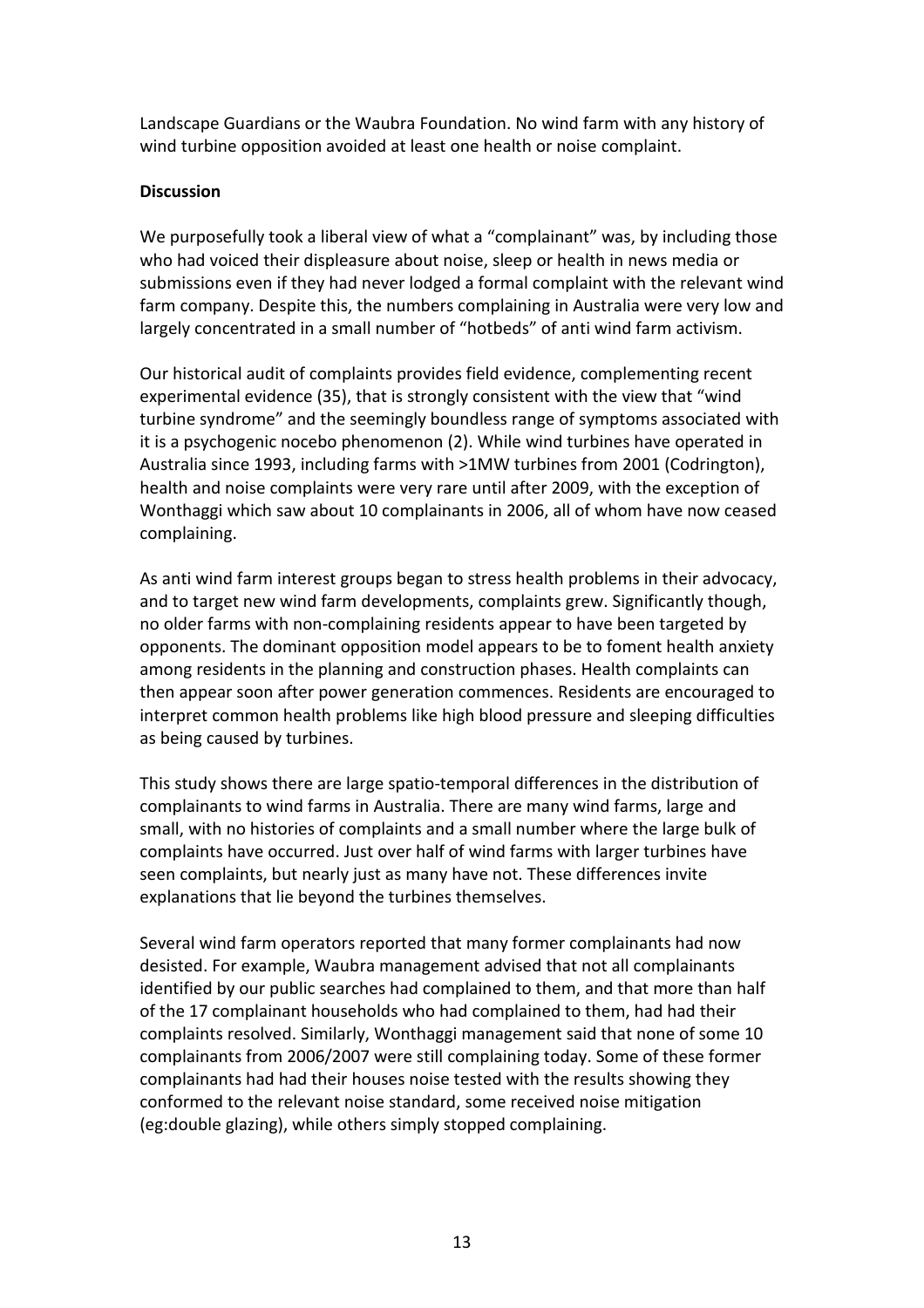Opponents sometimes claim that only "susceptible" individuals are adversely affected by wind turbines, using the analogy of motion sickness. Our data produce problems for that explanation: it is implausible that no susceptible people would live around any wind farm in Western Australia, around almost all older farms, nor around nearly half of the more recent farms. No credible hypotheses other than those implicating psycho-social factors have been advanced to explain this variability.

Wind farm opponents frequently argue complainants are legally "gagged" from speaking publicly about health problems, thus underestimating true prevalence. This is said to apply to turbine hosts and to non-hosts who are contractually gagged or who have reached compensation settlements with wind companies after claiming harm. The first claim is difficult to reconcile with the example provided by a high profile Lake Bonney wind farm host who continues to complain publicly without attracting any legal consequences[\(27\)](#page-23-0). Confidentiality clauses are routinely invoked in any legal settlement to protect parties' future negotiating positions. They usually refer to the settlement figure rather than to the reasons for it.

#### **Limitations**

The data we obtained on the number of individuals or occupied houses near the farms were current estimates. These numbers may have varied in different directions for different farms over the 20 year period that wind farms have operated in Australia. But no data are available on that variation. Our estimates of the ratios of complaints to population are therefore unavoidably fixed around the most current population estimates.

It is possible that there were other complainants who complained earlier than in the periods covered by our corroborative checks. However, this seems highly unlikely: Australian anti wind farm groups would have strong interests in widely publicizing such complainants, had they existed. The Waubra Foundation for example, repeatedly refers to the 2004 Iser report[\(42\)](#page-23-13), in its efforts to emphasise that concerns had been raised before the Waubra Foundation became established[\(54\)](#page-24-11) As wind farm opponents have not highlighted more complainants than we have identified, this strongly suggests there were no earlier health or noise complainants.

It is also possible that some of the health complainants are disingenuous, thereby inflating the true number of people actually claiming to experience turbine-related health problems. Controversy arose when an anti wind farm activist who lives 17km from the Waterloo wind farm was recently accused of "coaching" residents who disliked the local wind farm to explicitly mention health issues [\(56\)](#page-25-1).

We selected the 5km distance from turbines as a compromise between the 2km minimum setback distance designated by the Victorian government for future wind farm approvals, and the 10km often named by the Waubra Foundation as the advisable minimum distance. We also note here, that one prominent critic of wind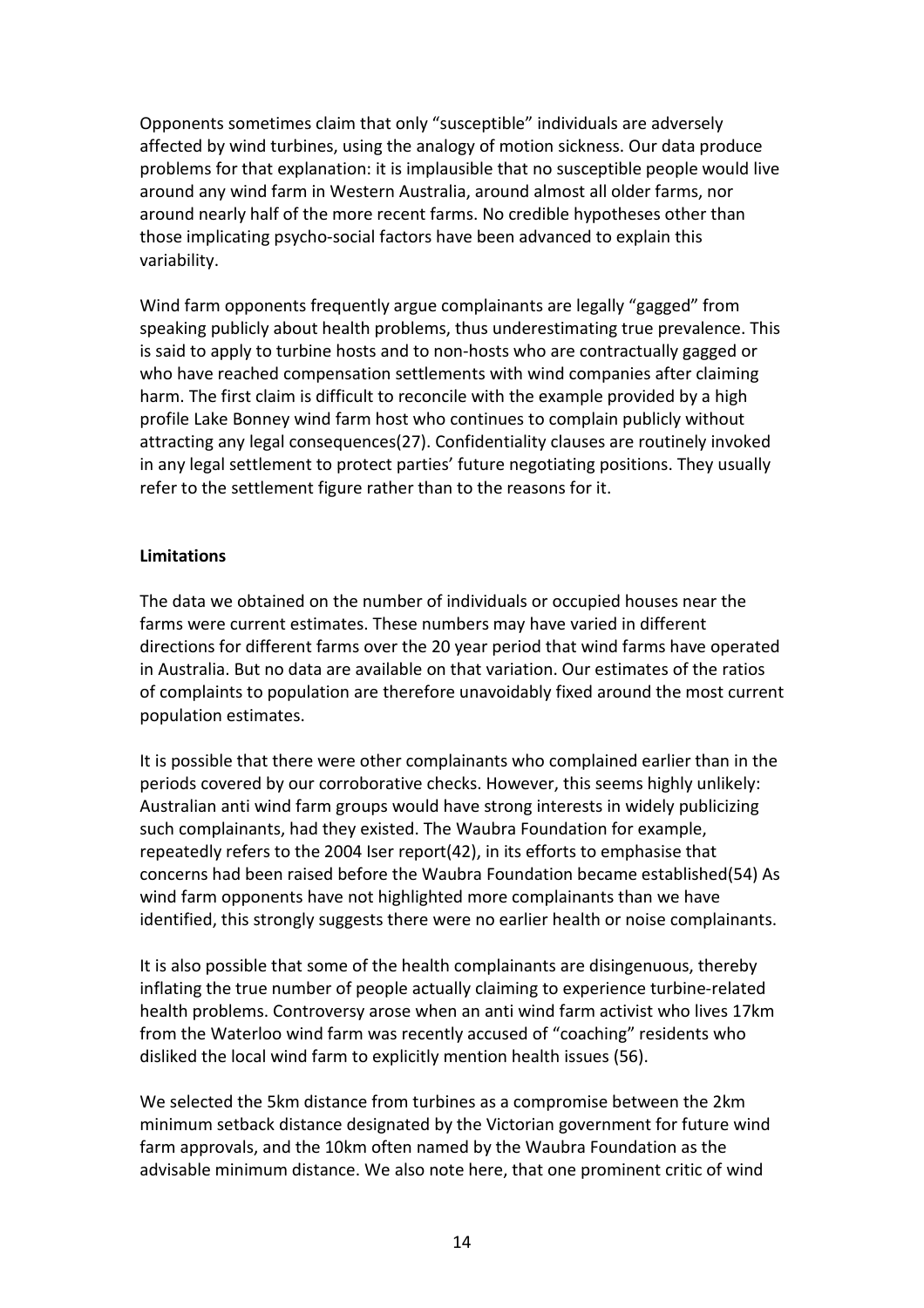farms claims to be affected by infrasound up to distances of 100km [\(57\)](#page-25-2). Had we chosen the 10km distance counseled by the Waubra Foundation, this would have significantly increased the numbers of people exposed but not complaining.

The estimates provided by the wind companies of the number of residents within 5km of wind farms need to be seen as approximations. Census data is available by local government areas and by the Australian Bureau of Statistics statistical regions. However, these do not correspond with the 5km zone of residence of interest here. The wind companies which provided this data obtained it from their own knowledge of the number of residences near their wind farms and we checked local township sizes from Australian census data. This information is typically obtained during the planning stages of wind farm development when development applications often require such estimations to be provided. At least one company used Google Earth photography to calculate their estimate of the number if dwellings. However, such estimates will always be imprecise and approximations only. They nonetheless provide "ballpark" denominators against which the known number of complainants can be compared.

**Acknowledgements:** Mia Rose for research assistance; wind farm proprietors for data in Table 1.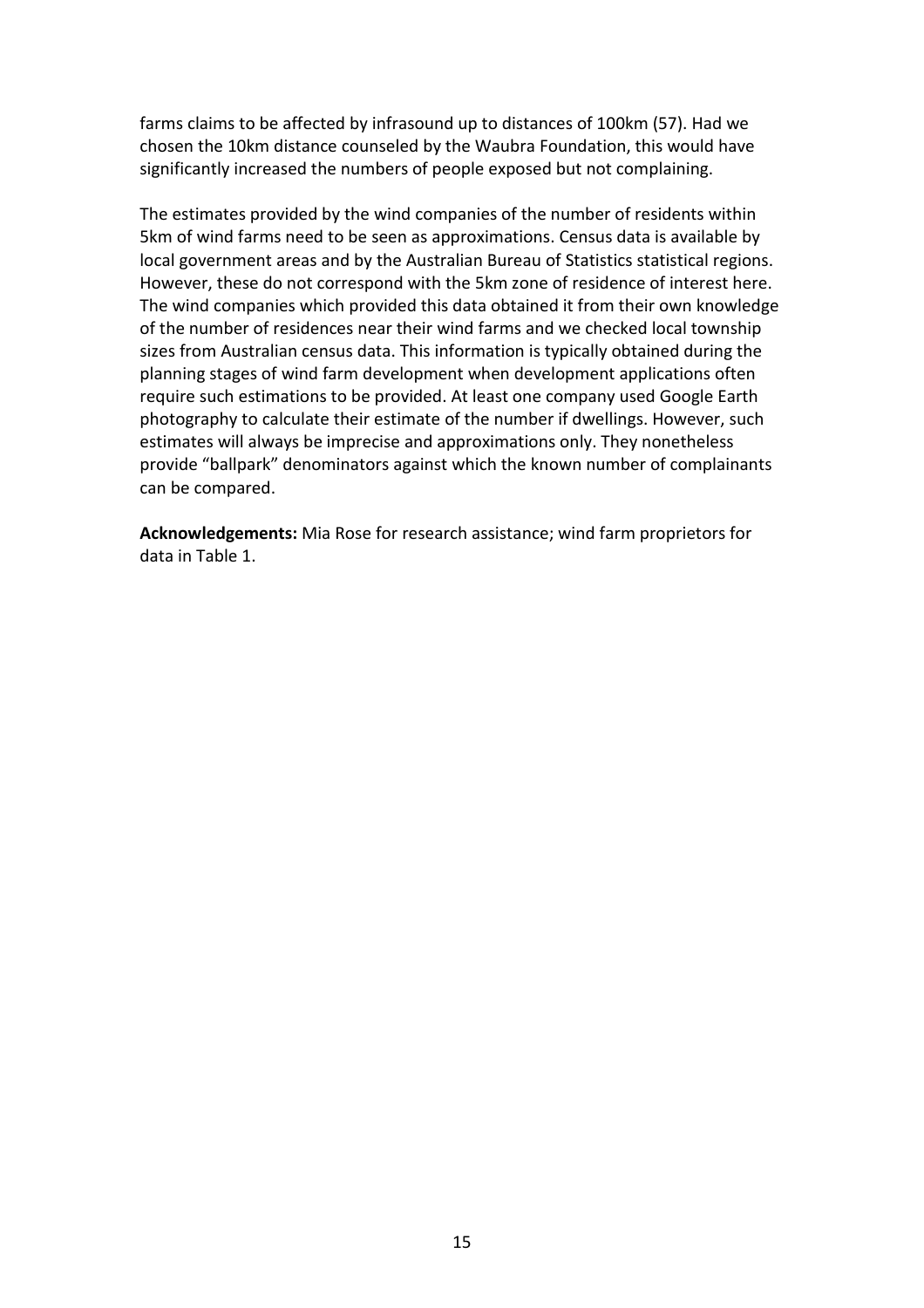**Table 1: Complainant numbers at 49 Australian wind farms, 1993-2013.**

| Farm name (state) owner              | <b>Installed Capacity</b><br>$(MW) + (number)$<br>of turbines) +<br>Av.turbine size<br><b>MW</b> | Commenced<br>operation &<br>total years<br>(to Dec<br>2012) | Approx.<br>population<br>within 5km | <b>Health or noise</b><br>complaints<br>$(Y/N)$ &<br>number | Date of first<br>complaint<br>(months since<br>opened) | Local or<br>visiting<br>opposition<br>group activity? |
|--------------------------------------|--------------------------------------------------------------------------------------------------|-------------------------------------------------------------|-------------------------------------|-------------------------------------------------------------|--------------------------------------------------------|-------------------------------------------------------|
| A: Farms with total > 10mw           |                                                                                                  |                                                             |                                     |                                                             |                                                        |                                                       |
| capacity                             |                                                                                                  |                                                             |                                     |                                                             |                                                        |                                                       |
| Albany/Grasmere (WA)                 | 35.4 (18)                                                                                        | Oct 2001                                                    | 200                                 | $\mathsf{N}$                                                |                                                        | $\mathsf{N}$                                          |
| Verve                                | 1.96                                                                                             | (11y2m)                                                     |                                     |                                                             |                                                        |                                                       |
| Bungendore                           | 140.7 (67)                                                                                       | <b>Nov 2009</b>                                             | 76 houses                           | Y:10                                                        | Dec 2009                                               | Υ                                                     |
| /Capital/WoodlawnT (ACT)<br>Infingen | 2.1                                                                                              | (3y1m)                                                      | 198                                 |                                                             | (1m)                                                   |                                                       |
| Canunda (SA) International           | 46 (23)                                                                                          | Mar 2005                                                    | 20 houses                           | $\mathsf{N}$                                                |                                                        | $\mathsf{N}$                                          |
| Power                                | 2.0                                                                                              | (7y10m)                                                     | 52                                  |                                                             |                                                        |                                                       |
| Cape Bridgewater (Vic)               | 58 (29)                                                                                          | <b>Nov 2008</b>                                             | 68 houses                           | Y:6                                                         | 2 Feb 2010                                             | Υ                                                     |
| Pacific Hydro                        | 2.0                                                                                              | (4y1m)                                                      | 177                                 |                                                             | (16m)                                                  |                                                       |
| Cape Nelson South (Vic)              | 44 (22)                                                                                          | <b>Jun 2009</b>                                             | 170 houses                          | Y:2                                                         | 10 Feb 2010                                            | Υ                                                     |
| Pacific Hydro                        | 2.0                                                                                              | (3y6m)                                                      | 425                                 |                                                             | (8m)                                                   |                                                       |
| Cathedral Rocks (SA)                 | 66 (33)                                                                                          | Sep 2005                                                    | $\mathbf 0$                         | $\mathsf{N}$                                                |                                                        | N                                                     |
| TRUenergy, Acciona & EHN             | 2.0                                                                                              | (7y3m)                                                      |                                     |                                                             |                                                        |                                                       |
| Challicum Hills (Vic)                | 52.5(35)                                                                                         | Aug 2003                                                    | 55 houses                           | ${\sf N}$                                                   |                                                        | N                                                     |
| Pacific Hydro                        | 1.5                                                                                              | (9y4m)                                                      | 143                                 |                                                             |                                                        |                                                       |
| Clements Gap (SA)                    | 56.7 (27)                                                                                        | Feb 2010                                                    | 41                                  | Y:3                                                         | On-going from                                          | Υ                                                     |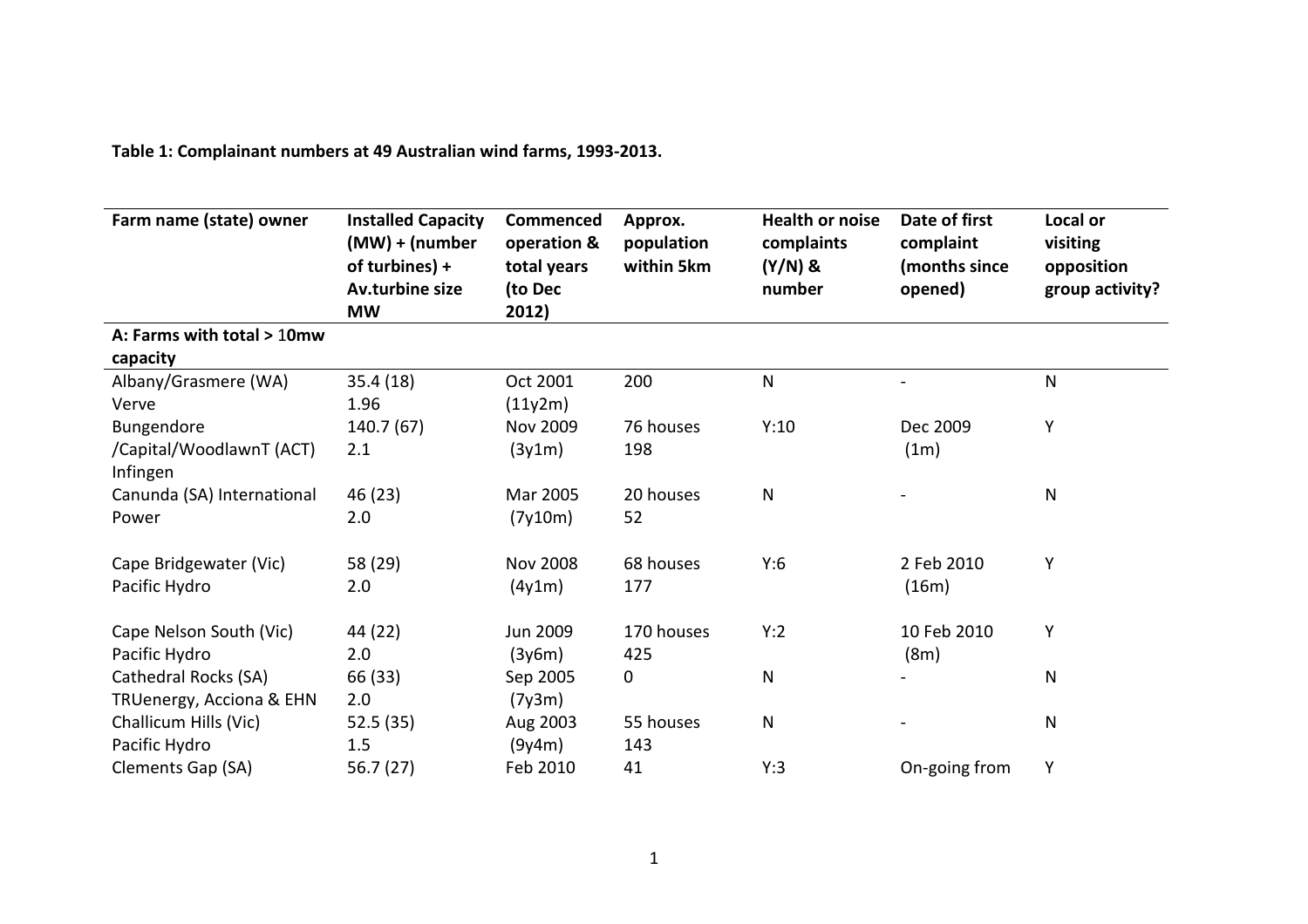| Farm name (state) owner                   | <b>Installed Capacity</b><br>(MW) + (number<br>of turbines) +<br>Av.turbine size<br><b>MW</b> | <b>Commenced</b><br>operation &<br>total years<br>(to Dec<br>2012) | Approx.<br>population<br>within 5km | <b>Health or noise</b><br>complaints<br>$(Y/N)$ &<br>number | Date of first<br>complaint<br>(months since<br>opened) | Local or<br>visiting<br>opposition<br>group activity? |
|-------------------------------------------|-----------------------------------------------------------------------------------------------|--------------------------------------------------------------------|-------------------------------------|-------------------------------------------------------------|--------------------------------------------------------|-------------------------------------------------------|
| Pacific Hydro                             | 2.1                                                                                           | (2y10m)                                                            |                                     |                                                             | earlier                                                |                                                       |
| Codrington (Vic)<br>Pacific Hydro         | 18.2 (14)<br>1.3                                                                              | Jun 2001<br>(11yr6m)                                               | 50                                  | N                                                           |                                                        | ${\sf N}$                                             |
| Collgar/Merriden (WA)<br>Collgar          | 206(111)<br>1.85                                                                              | May 2011<br>(1yr7m)                                                | 15                                  | N                                                           |                                                        | $\mathsf{N}$                                          |
| Cullerin Range (NSW) Origin               | 30(15)<br>2.0                                                                                 | <b>Jul 2009</b><br>(3y5m)                                          | 50                                  | N                                                           |                                                        | $\mathsf{N}$                                          |
| Emu Downs (WA)<br><b>APA</b>              | 80 (48)<br>1.66                                                                               | Oct 2006<br>(6y2m)                                                 | 50                                  | N                                                           |                                                        | ${\sf N}$                                             |
| Gunning/Walwa (ACT)<br>Acciona            | 46.5 (31)<br>1.5                                                                              | May 2011<br>(1yr7m)                                                | 25 houses<br>65                     | Y:1                                                         | Jan 2012<br>(8m)                                       | $\mathsf{N}$                                          |
| Hallett 1/Brown Hill (SA)<br><b>AGL</b>   | 95 (45)<br>2.11                                                                               | Sep 2008<br>(4y3m)                                                 | 120                                 | N                                                           |                                                        | Υ                                                     |
| Hallett 2/Hallett Hill (SA)<br><b>AGL</b> | 71.4 (34)<br>2.1                                                                              | Mar 2010<br>(2y9m)                                                 | 120                                 | Y:2                                                         | On-going from<br>earlier                               | Υ                                                     |
| Hallett 4/North Brown Hill<br>(SA) AGL    | 132 (63)<br>2.1                                                                               | May 2011<br>(1y7m)                                                 | 200                                 | Y:1                                                         | On-going from<br>earlier                               | Υ                                                     |
| Hallett 5/Bluff Range (SA)<br>Erus        | 53 (25)<br>2.1                                                                                | Mar 2012<br>(9m)                                                   | 140                                 | Y:1                                                         | Apr 2012<br>(1m)                                       | Υ                                                     |
| Lake Bonney (SA)                          | 278 (99)<br>2.8                                                                               | Mar 2005<br>(7y9m)                                                 | 255                                 | Y:2                                                         | June 2012<br>(7y3m)                                    | ${\sf N}$                                             |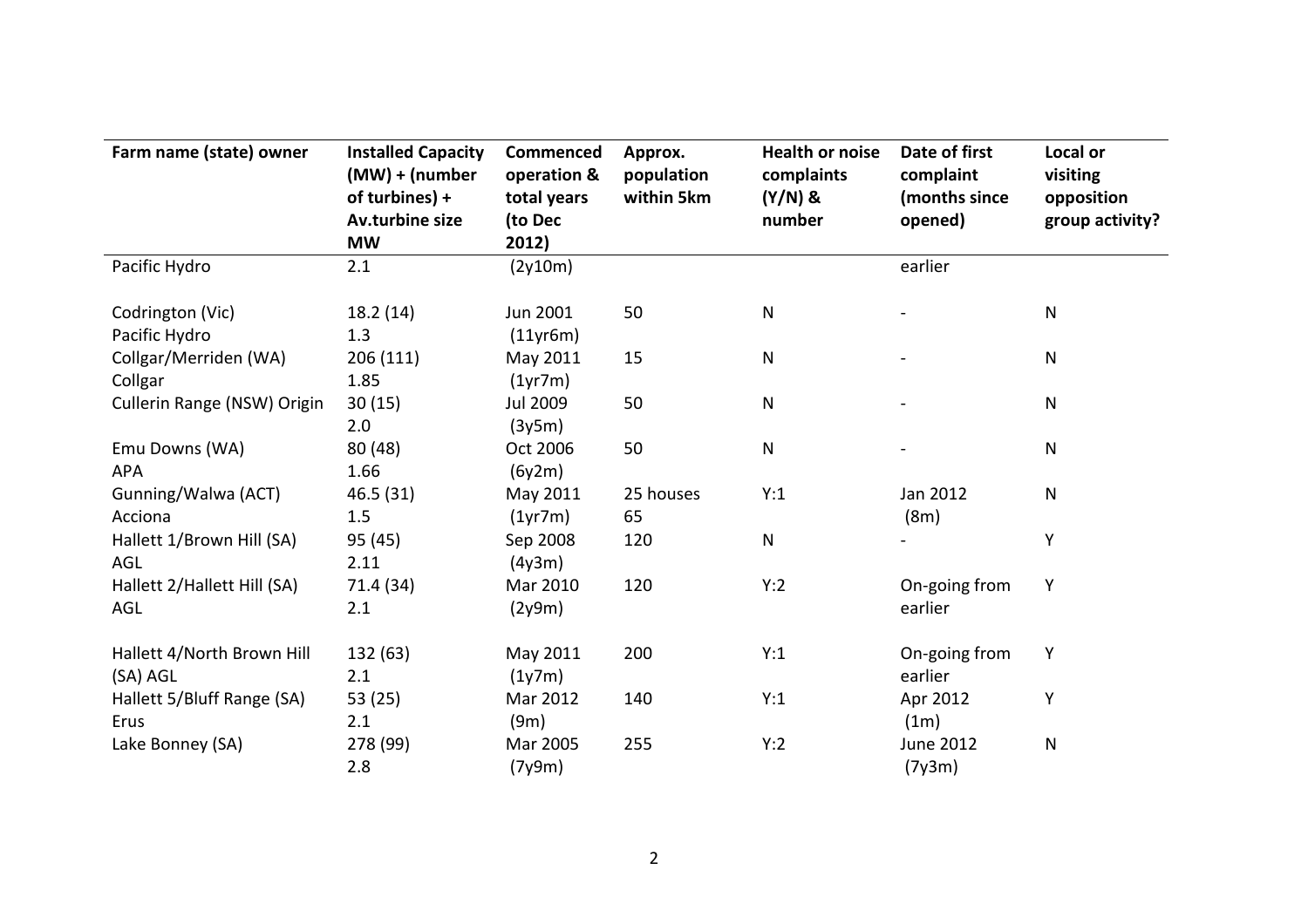| Farm name (state) owner     | <b>Installed Capacity</b><br>$(MW) + (number)$<br>of turbines) +<br>Av.turbine size<br><b>MW</b> | <b>Commenced</b><br>operation &<br>total years<br>(to Dec<br>2012) | Approx.<br>population<br>within 5km | <b>Health or noise</b><br>complaints<br>$(Y/N)$ &<br>number | Date of first<br>complaint<br>(months since<br>opened) | Local or<br>visiting<br>opposition<br>group activity? |
|-----------------------------|--------------------------------------------------------------------------------------------------|--------------------------------------------------------------------|-------------------------------------|-------------------------------------------------------------|--------------------------------------------------------|-------------------------------------------------------|
| MacArthur (Vic)             | 420 (140)                                                                                        | Sep 2012                                                           | 150                                 | Y:8 houses=21                                               | 2 days after                                           | Y                                                     |
| AGL/Meridian                | 3.0                                                                                              | (3m)                                                               |                                     |                                                             | 2/140 turbines<br>commenced<br>operation               |                                                       |
| Mt Millar (SA) Meridian     | 70 (35)                                                                                          | Feb 2006                                                           | 10 houses                           | $\mathsf{N}$                                                |                                                        | N                                                     |
|                             | 2.0                                                                                              | (6y10m)                                                            | 26                                  |                                                             |                                                        |                                                       |
| Oaklands Hill (Vic) AGL     | 67.2(32)                                                                                         | Feb 2012                                                           | 250                                 | Y:6                                                         | On-going from                                          | Y                                                     |
|                             | 2.1                                                                                              | (10m)                                                              |                                     |                                                             | earlier                                                |                                                       |
| Snowtown (SA) Trust Power   | 100.8(47)                                                                                        | <b>Nov 2008</b>                                                    | 4 houses                            | $\mathsf{N}$                                                |                                                        | N                                                     |
|                             | 2.14                                                                                             | (4y1m)                                                             | 10                                  |                                                             |                                                        |                                                       |
| Starfish Hill (SA)          | 34.5 (23)                                                                                        | Sep 2003                                                           | 200                                 | N                                                           |                                                        | N                                                     |
| Ratch                       | 1.5                                                                                              | (9y3m)                                                             |                                     |                                                             |                                                        |                                                       |
| Toora (Vic) Ratch           | 21(12)                                                                                           | <b>Jul 2002</b>                                                    | 674                                 | Y:2                                                         | Early (precise                                         | Y                                                     |
|                             | 1.75                                                                                             | (10y5m)                                                            |                                     |                                                             | date not known)                                        |                                                       |
| Walkaway (Alinta) (WA)      | 89.1 (54)                                                                                        | Apr 2006                                                           | 3 houses                            | ${\sf N}$                                                   |                                                        | N                                                     |
| Infigen                     | 1.65                                                                                             | (6y8m)                                                             | 8                                   |                                                             |                                                        |                                                       |
| Waterloo (SA) TRUenergy     | 111 (37)                                                                                         | Dec 2010                                                           | 75 houses                           | Y:11                                                        | Feb 2011                                               | Υ                                                     |
|                             | 3.0                                                                                              | (2y)                                                               | 195                                 |                                                             | (2m)                                                   |                                                       |
| Wattle Point (SA) AGL Hydro | 91 (55)<br>1.65                                                                                  | <b>Nov 2005</b><br>(7y1m)                                          | 560                                 | ${\sf N}$                                                   |                                                        | N                                                     |
| Waubra (Vic) Acciona        | 192 (128)                                                                                        | Mar 2009                                                           | 283 houses                          | Y:29                                                        | 13 Mar 2009                                            | Y                                                     |
|                             |                                                                                                  |                                                                    |                                     |                                                             |                                                        |                                                       |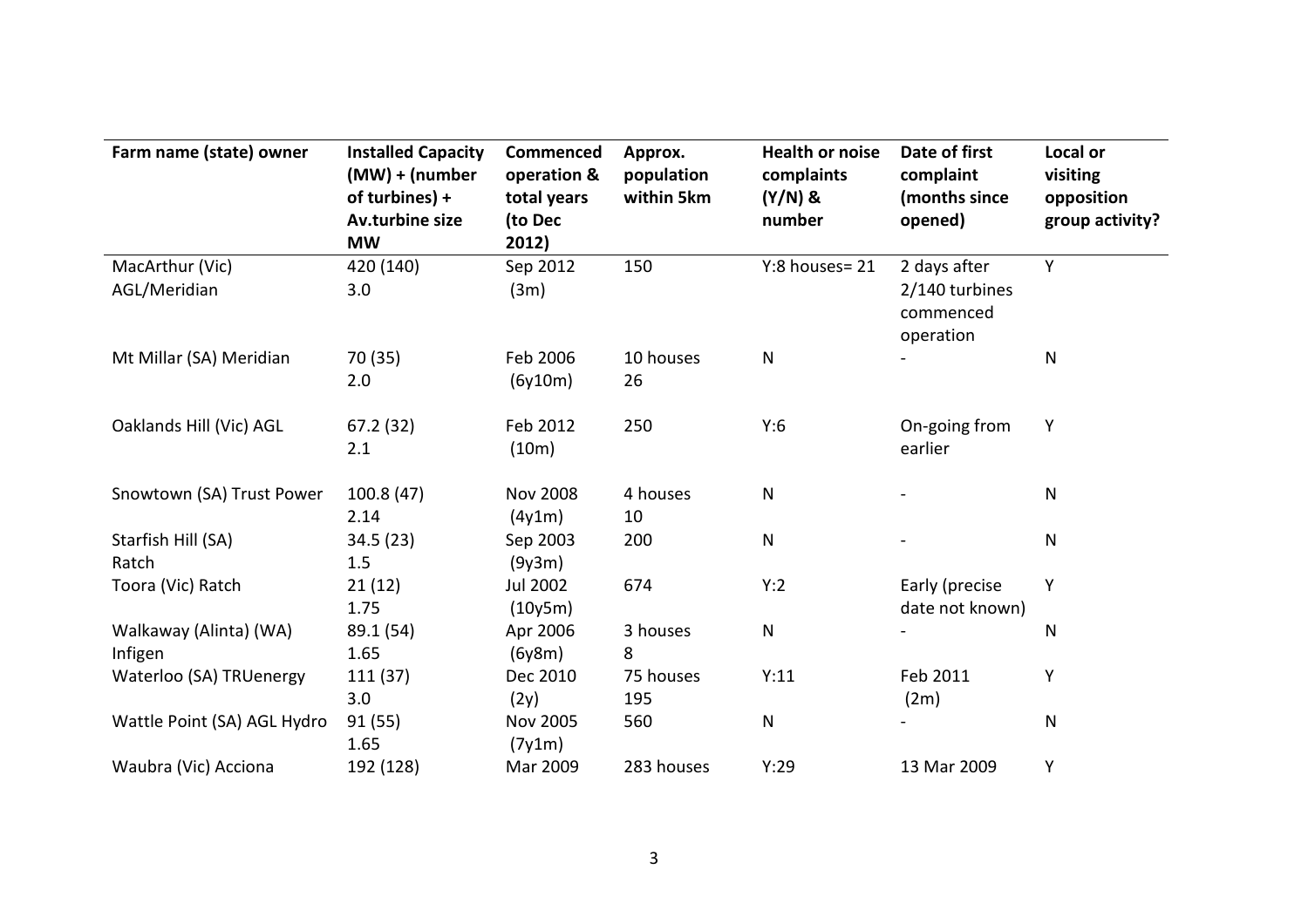| Farm name (state) owner       | <b>Installed Capacity</b><br>(MW) + (number<br>of turbines) +<br>Av.turbine size<br><b>MW</b> | <b>Commenced</b><br>operation &<br>total years<br>(to Dec<br>2012) | Approx.<br>population<br>within 5km | <b>Health or noise</b><br>complaints<br>$(Y/N)$ &<br>number | Date of first<br>complaint<br>(months since<br>opened) | Local or<br>visiting<br>opposition<br>group activity? |
|-------------------------------|-----------------------------------------------------------------------------------------------|--------------------------------------------------------------------|-------------------------------------|-------------------------------------------------------------|--------------------------------------------------------|-------------------------------------------------------|
|                               | 1.5                                                                                           | (3y10m)                                                            | 736                                 |                                                             | (immediate)                                            |                                                       |
| Windy Hill (Qld) Ratch        | 12(20)<br>0.6                                                                                 | Feb 2000<br>(12y10m)                                               | 200                                 | Y:1                                                         | Early (precise<br>date not known)                      | $\mathsf{N}$                                          |
| Wonthaggi (Vic) Transfield    | 12(6)<br>2.0                                                                                  | Dec 2005<br>(7y)                                                   | 6900                                | Y:~10                                                       | Feb 2006<br>(2m)                                       | Υ                                                     |
| Woolnorth: Bluff Point (Tas)  | 65 (37)                                                                                       | Aug 2002                                                           | N <sub>1</sub>                      | ${\sf N}$                                                   |                                                        | ${\sf N}$                                             |
| Roaring 40s & Hydro Tas.      | 1.76                                                                                          | (10y4m)                                                            |                                     |                                                             |                                                        |                                                       |
| Woolnorth: Studland Bay       | 75 (25)                                                                                       | May 2007                                                           | N <sub>1</sub>                      | $\mathsf{N}$                                                |                                                        | $\mathsf{N}$                                          |
| (Tas) Roaring 40s & Hydro     | 3.0                                                                                           | (5yr7m)                                                            |                                     |                                                             |                                                        |                                                       |
| Tas.                          |                                                                                               |                                                                    |                                     |                                                             |                                                        |                                                       |
| Yambuk (Vic) Pacific Hydro    | 192 (128)                                                                                     | Jan 2007                                                           | 88                                  | ${\sf N}$                                                   |                                                        | $\mathsf{N}$                                          |
|                               | 1.5                                                                                           | (5y11m)                                                            |                                     |                                                             |                                                        |                                                       |
| Sub-total:33 farms            | 3062mw<br>(1518 turbines)                                                                     |                                                                    | 12298                               | 16 farms with<br>110<br>complainants                        |                                                        | 11                                                    |
| <b>B: Farms with &lt;10mw</b> |                                                                                               |                                                                    |                                     |                                                             |                                                        |                                                       |
| capacity                      |                                                                                               |                                                                    |                                     |                                                             |                                                        |                                                       |
| <b>Blayney (NSW) Eraring</b>  | 9.9(15)                                                                                       | Oct 2000                                                           | 37                                  | ${\sf N}$                                                   | $\sim$                                                 | $\mathsf{N}$                                          |
| Energy                        | 0.66                                                                                          | (12y2m)                                                            |                                     |                                                             |                                                        |                                                       |
| Bremer Bay (WA) Verve         | 0.6(1)                                                                                        | <b>Jun 2005</b>                                                    | 250                                 | N                                                           |                                                        | $\mathsf{N}$                                          |
|                               | 0.6                                                                                           | (7y6m)                                                             |                                     |                                                             |                                                        |                                                       |
| Coober Pedy (SA)              | 0.15(1)                                                                                       | 1999                                                               | 3500 (turbine is                    | N                                                           |                                                        | $\mathsf{N}$                                          |
| <b>Energy Generation</b>      | 0.15                                                                                          | (13y)                                                              | 2.5km from                          |                                                             |                                                        |                                                       |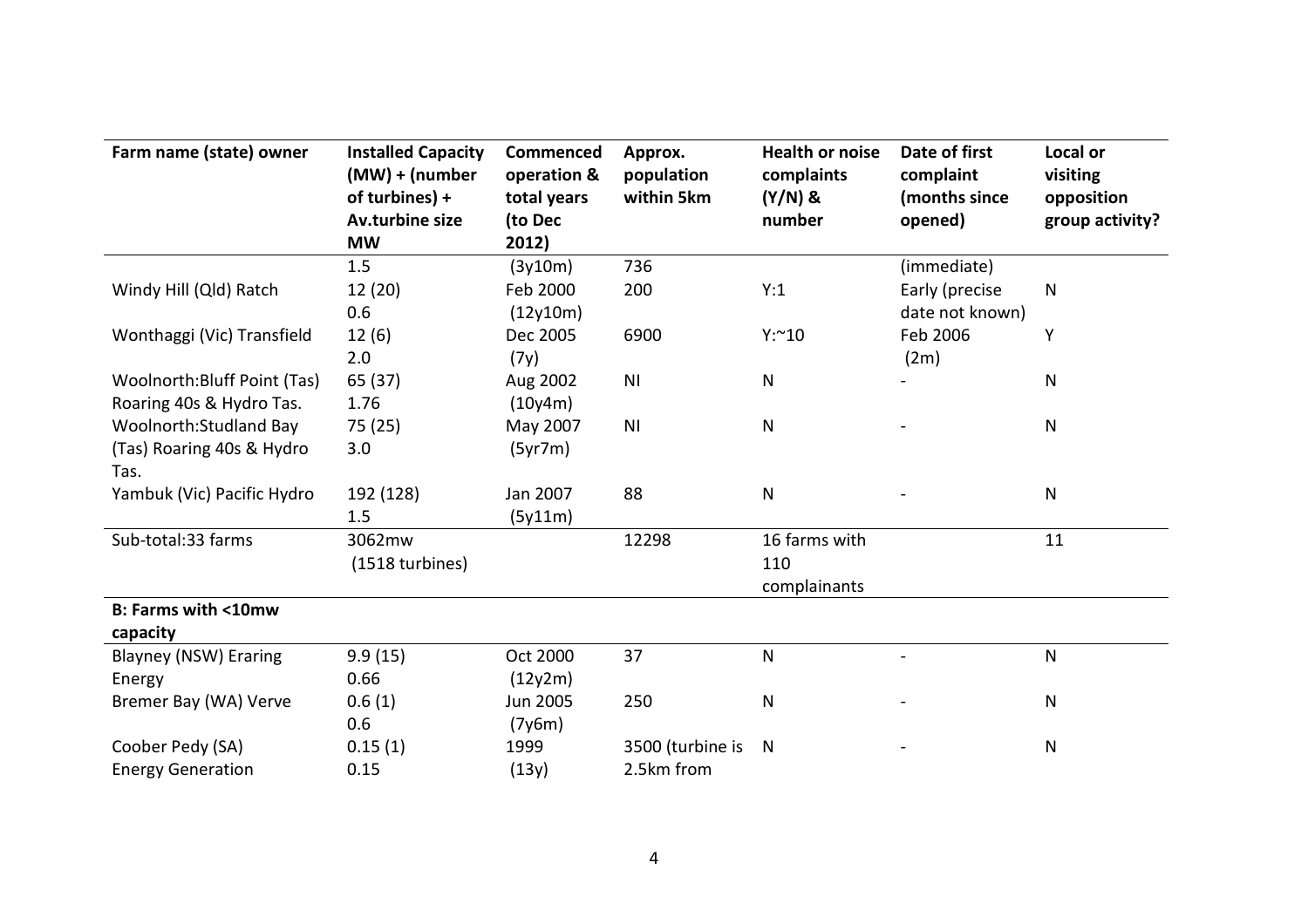| Farm name (state) owner     | <b>Installed Capacity</b><br>$(MW) + (number)$<br>of turbines) +<br>Av.turbine size<br><b>MW</b> | <b>Commenced</b><br>operation &<br>total years<br>(to Dec<br>2012) | Approx.<br>population<br>within 5km | <b>Health or noise</b><br>complaints<br>$(Y/N)$ &<br>number | Date of first<br>complaint<br>(months since<br>opened) | Local or<br>visiting<br>opposition<br>group activity? |
|-----------------------------|--------------------------------------------------------------------------------------------------|--------------------------------------------------------------------|-------------------------------------|-------------------------------------------------------------|--------------------------------------------------------|-------------------------------------------------------|
|                             |                                                                                                  |                                                                    | town)                               |                                                             |                                                        |                                                       |
| Coral Bay (WA)              | 0.825(3)                                                                                         | Oct 2006                                                           | 200                                 | ${\sf N}$                                                   |                                                        | ${\sf N}$                                             |
| Verve                       | 0.275                                                                                            | (6y2m)                                                             |                                     |                                                             |                                                        |                                                       |
| Crookwell (NSW)             | 4.8(8)                                                                                           | Jul 1998                                                           | 200                                 | Y:4                                                         | Jan 2012                                               | Υ                                                     |
| <b>Union Fenosa/Eraring</b> | 0.6                                                                                              | (14y5m)                                                            |                                     |                                                             | (13y6m)                                                |                                                       |
| Denham (WA) Verve           | 1.6(4)                                                                                           | Jun 1998                                                           | 600                                 | $\mathsf{N}$                                                |                                                        | N                                                     |
|                             | 0.4                                                                                              | (14y6m)                                                            |                                     |                                                             |                                                        |                                                       |
| Esperance, 9 Mile Beach     | 3.6(6)                                                                                           | 2003                                                               | 50                                  | ${\sf N}$                                                   |                                                        | $\mathsf{N}$                                          |
| (WA) Verve                  | 0.6                                                                                              | (8y)                                                               |                                     |                                                             |                                                        |                                                       |
| Esperance, 10 Mile Lagoon   | 2.025(9)                                                                                         | 1993                                                               | 50                                  | ${\sf N}$                                                   |                                                        | $\mathsf{N}$                                          |
| (WA) Verve                  | 0.225                                                                                            | (19y)                                                              |                                     |                                                             |                                                        |                                                       |
| Hampton Park (NSW) Wind     | 1.32(2)                                                                                          | Sep 2001                                                           | 150                                 | ${\sf N}$                                                   |                                                        | N                                                     |
| Corp.                       | 0.66                                                                                             | (11y3m)                                                            |                                     |                                                             |                                                        |                                                       |
| Hopetoun (WA) Verve         | 1.2(2)                                                                                           | Mar 2004                                                           | 600                                 | ${\sf N}$                                                   |                                                        | $\mathsf{N}$                                          |
|                             | 0.6                                                                                              | (8y9m)                                                             |                                     |                                                             |                                                        |                                                       |
| Kalbarri (WA) Verve         | 1.6(2)                                                                                           | <b>Jul 2008</b>                                                    | 10                                  | ${\sf N}$                                                   |                                                        | ${\sf N}$                                             |
|                             | 0.8                                                                                              | (4y5m)                                                             |                                     |                                                             |                                                        |                                                       |
| Kooragang, Newcastle        | 0.6(1)                                                                                           | 1997                                                               | 3-4km from                          | $\mathsf{N}$                                                |                                                        | ${\sf N}$                                             |
| (NSW) Energy Australia      | 0.6                                                                                              | (15y)                                                              | Mayfield                            |                                                             |                                                        |                                                       |
|                             |                                                                                                  |                                                                    | 9900                                |                                                             |                                                        |                                                       |
| Leonards Hill (Vic)         | 4.1(2)                                                                                           | Jun 2011                                                           | 232                                 | Y:6                                                         | On-going from                                          | Υ                                                     |
| Community owned             | 4.1                                                                                              | (1y6m)                                                             |                                     |                                                             | earlier                                                |                                                       |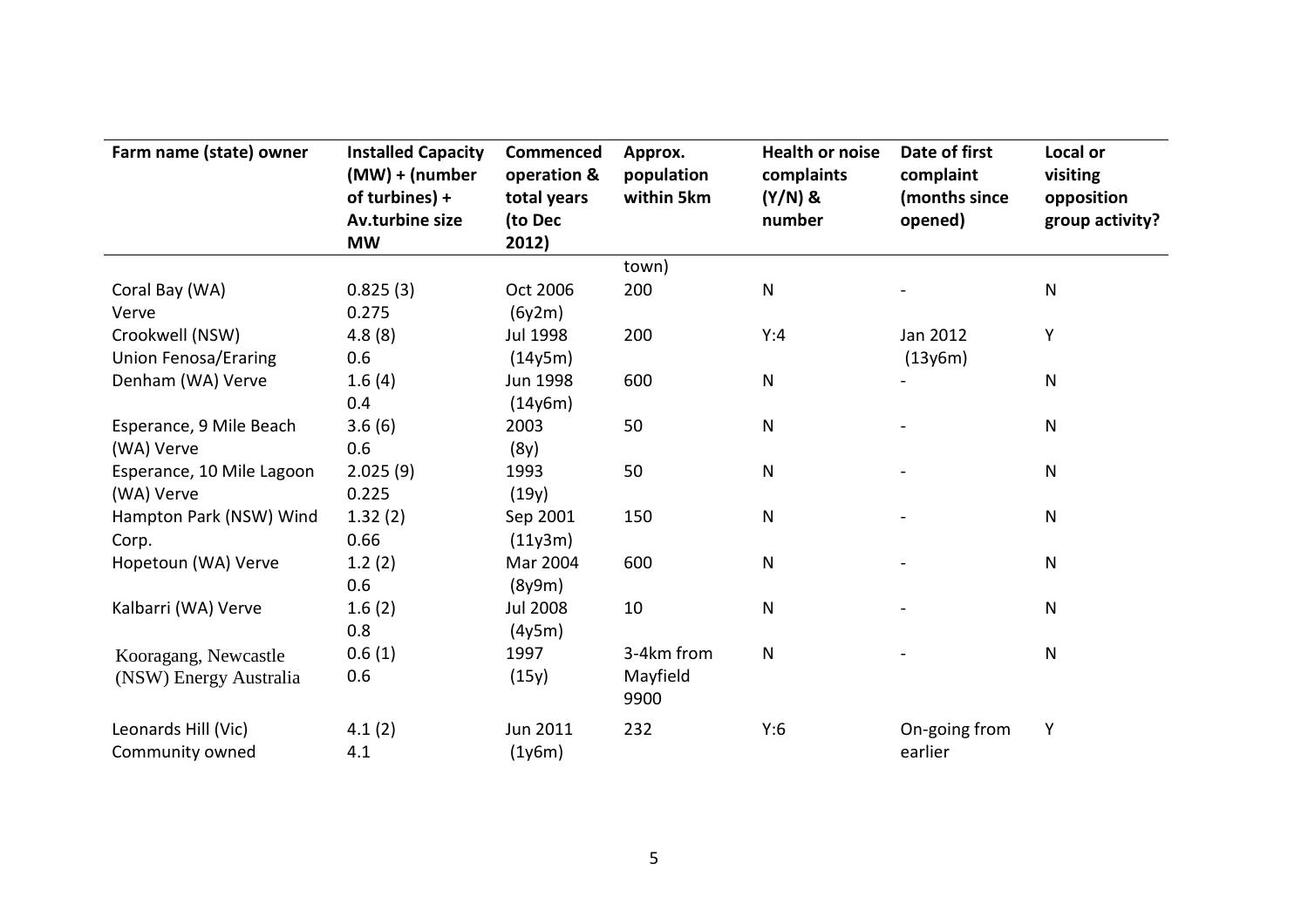| Farm name (state) owner    | <b>Installed Capacity</b><br>$(MW) + (number)$<br>of turbines) +<br>Av.turbine size<br><b>MW</b> | Commenced<br>operation &<br>total years<br>(to Dec<br>2012) | Approx.<br>population<br>within 5km | <b>Health or noise</b><br>complaints<br>$(Y/N)$ &<br>number | Date of first<br>complaint<br>(months since<br>opened) | Local or<br>visiting<br>opposition<br>group activity? |
|----------------------------|--------------------------------------------------------------------------------------------------|-------------------------------------------------------------|-------------------------------------|-------------------------------------------------------------|--------------------------------------------------------|-------------------------------------------------------|
| Mt Barker (WA) Mt Barker   | 2.4(3)                                                                                           | Mar 2011                                                    | 2000                                | N                                                           |                                                        | $\mathsf{N}$                                          |
| Power                      | 0.8                                                                                              | (1y9m)                                                      |                                     |                                                             |                                                        |                                                       |
| Rottnest Island (WA)       | 0.6(1)                                                                                           | Sep 2006                                                    | 150                                 | N                                                           |                                                        | N                                                     |
| Rottnest Island            | 0.6                                                                                              | (6y3m)                                                      |                                     |                                                             |                                                        |                                                       |
| Thursday Island (Qld) Egon | 0.225(2)                                                                                         | Aug 1997                                                    | 2500                                | N                                                           |                                                        | $\mathsf{N}$                                          |
| Energy                     | 0.113                                                                                            | (15y5m)                                                     |                                     |                                                             |                                                        |                                                       |
| Sub-total:16 farms         | 23.82MW                                                                                          |                                                             | 20379                               | 2:10                                                        |                                                        | $\overline{2}$                                        |
|                            | 62 turbines                                                                                      |                                                             |                                     |                                                             |                                                        |                                                       |
| Total:49 farms             | 2923.82MW                                                                                        |                                                             | 32677                               | 18 farms with                                               |                                                        | 13                                                    |
|                            | 1472 turbines                                                                                    |                                                             |                                     | 120                                                         |                                                        |                                                       |
|                            |                                                                                                  |                                                             |                                     | complainants                                                |                                                        |                                                       |

NI= no information

Average residents per house in 2011: 2.[6 http://www.censusdata.abs.gov.au/census\\_services/getproduct/census/2011/quickstat/0](http://www.censusdata.abs.gov.au/census_services/getproduct/census/2011/quickstat/0)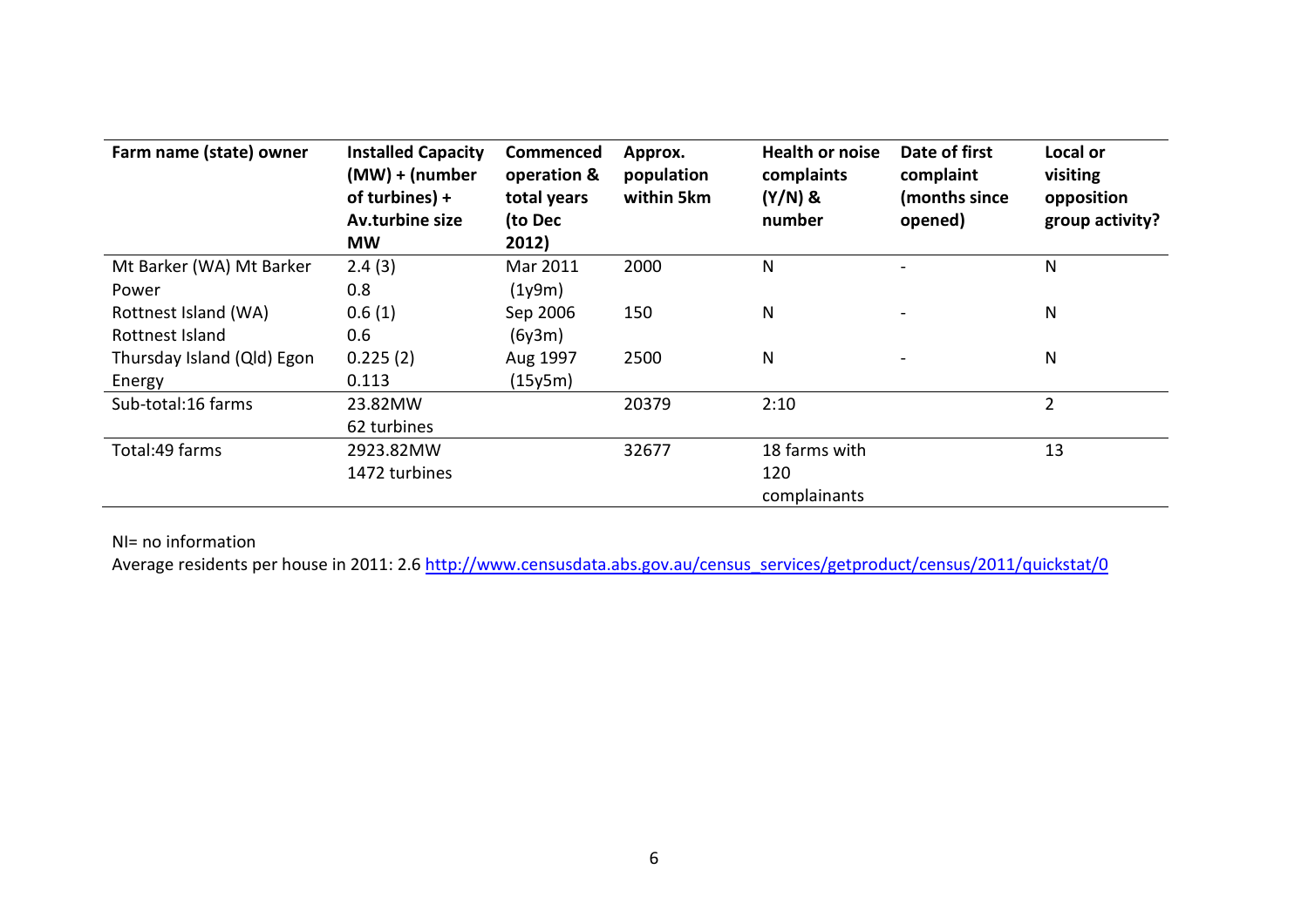# **References**

<span id="page-21-0"></span>1. Petrie KJ, Sivertsen B, Hysing M, Broadbent E, Moss-Morris R, Eriksen HR, et al. Thoroughly modern worries: the relationship of worries about modernity to reported symptoms, health and medical care utilization. Journal of

<span id="page-21-1"></span>Psychosomatic Research. 2001;51(1):395-401. PubMed PMID: 11448708. 2. Chapman S. Symptoms, diseases and aberrant behaviours attributed to wind turbine exposure. 2013. [cited 2013 Mar 14]. Available from: [http://tobacco.health.usyd.edu.au/assets/pdfs/publications/WindfarmDiseases.](http://tobacco.health.usyd.edu.au/assets/pdfs/publications/WindfarmDiseases.pdf)

<span id="page-21-2"></span> $\frac{\text{pdf}}{3}$ . 3. Pedersen E, Halmstad HI. Noise annoyance from wind turbines - a review. Swedish Environmental Protection Agency. Report 5308 2003 [cited 2013 Mar 14]. Available from:

[http://www.naturvardsverket.se/Documents/publikationer/620-5308-6.pdf.](http://www.naturvardsverket.se/Documents/publikationer/620-5308-6.pdf)<br>4. Leventhall G. Low frequency noise and annovance. Noise & Health

Leventhall G. Low frequency noise and annoyance. Noise & Health 2004;6(23):59-72.<br>5. Chatham-Ke

<span id="page-21-3"></span>5. Chatham-Kent Public Health Unit. The health impact of wind turbines: a review of the current white, grey and published literature 2008 [cited 2013 Mar 14]. Available from: [http://www.harvestingwindsupport.com/blog/wp](http://www.harvestingwindsupport.com/blog/wp-content/uploads/2011/03/Chatham-KentHealth-and-Wind-.pdf)[content/uploads/2011/03/Chatham-KentHealth-and-Wind-.pdf.](http://www.harvestingwindsupport.com/blog/wp-content/uploads/2011/03/Chatham-KentHealth-and-Wind-.pdf)

6. Colby WD, Dobie R, Leventhall G, Lipscomb DM, McCunney RJ, Seilo MT, et al. Wind turbine sound and health effects: an expert panel review. Prepared for: American Wind Energy Association and Canadian Wind Energy Association 2009 [cited 2013 Mar 14]. Available from:

www.awea.org/.../upload/awea and canwea sound white paper.pdf.<br>7. Minnesota Department of Health, Environmental Division, Publ.

7. Minnesota Department of Health, Environmental Division. Public Health Impacts of Wind Turbines 2009 [cited 2013 Mar 14]. Available from:

[www.health.state.mn.us/divs/eh/hazardous/topics/windturbines.pdf.](http://www.health.state.mn.us/divs/eh/hazardous/topics/windturbines.pdf)<br>8. Chief Medical Officer of Health (CMOH) Report Ontario. The pote 8. Chief Medical Officer of Health (CMOH) Report Ontario. The potential health impact of wind turbines 2010 [cited 2013 Mar 14]. Available from: [http://www.health.gov.on.ca/en/public/publications/ministry\\_reports/wind\\_tu](http://www.health.gov.on.ca/en/public/publications/ministry_reports/wind_turbine/wind_turbine.pdf) rbine/wind turbine.pdf.<br>9. Hanson M.A. Advi

9. Hanson M.A. Advisory Group on Non-inoising Radation. Health effects of exposure to ultrasound and infrasound. Report of the independent advisory group on non-ionising radiation 2010 [cited 2013 Mar 14]. Available from: www.hpa.org.uk/webc/HPAwebFile/HPAweb C/1265028759369.<br>10. Health Protection Agency. A report by the Ad Hoc Expert Gro

Health Protection Agency. A report by the Ad Hoc Expert Group on Noise and Health. Environmental Noise and Health in the United Kingdom. 2010 [cited 2013 Mar 14]. Available from:

http://www.hpa.org.uk/webc/HPAwebFile/HPAweb C/1279888026747.<br>11. National Health and Medical Research Council. Wind turbines and h

National Health and Medical Research Council. Wind turbines and health. a rapid review of the evidence 2010 [cited 2013 Mar 14]. Available from: [http://www.nhmrc.gov.au/\\_files\\_nhmrc/publications/attachments/new0048\\_ev](http://www.nhmrc.gov.au/_files_nhmrc/publications/attachments/new0048_evidence_review_wind_turbines_and_health.pdf) idence review wind turbines and health.pdf.<br>12. United Kingdom Health Protection Age

12. United Kingdom Health Protection Agency. Report of the Independent Advisory Group on Non-ionising Radiation. Health effects of exposure to ultrasound and infrasound 2010 [cited 2013 Mar 14]. Available from: [http://www.hpa.org.uk/web/HPAwebFile/HPAweb\\_C/1265028759369.](http://www.hpa.org.uk/web/HPAwebFile/HPAweb_C/1265028759369)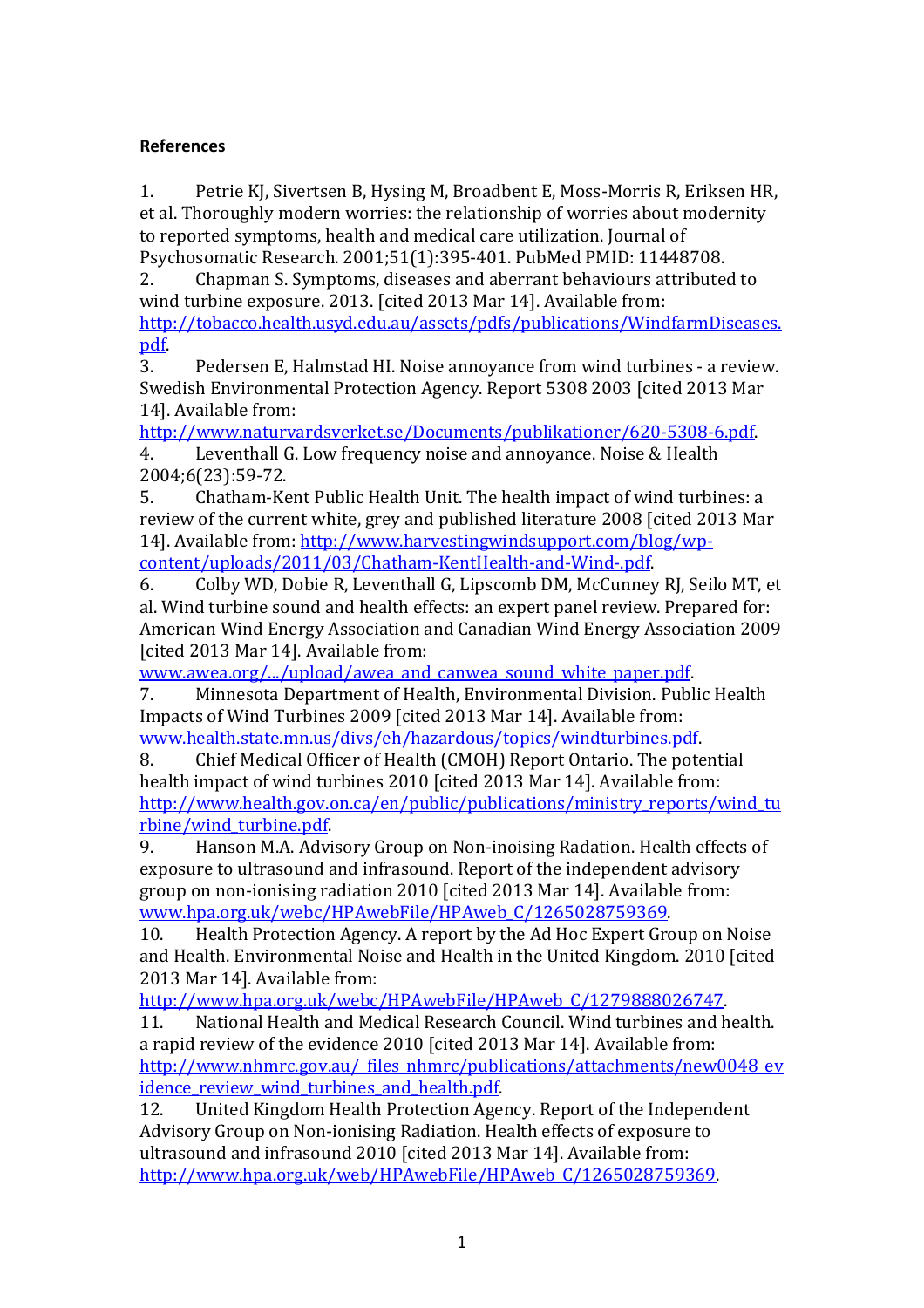13. Bolin K, Bluhm G, Eriksson G, Nilsson ME. Infrasound and low frequency noise from wind turbines: exposure and health effects. Environmental Research Letters. 2011;6(3). PubMed PMID: WOS:000295327900043.<br>14. Fiumicelli D. Windfarm noise dose-response: a literati

14. Fiumicelli D. Windfarm noise dose-response: a literature review. Acoustics Bulletin. 2011 (Nov/Dec):26-34.<br>15. Knopper LD. Ollson CA. Health effect

<span id="page-22-0"></span>Knopper LD, Ollson CA. Health effects and wind turbines: a review of the literature. Environmental Health. 2011 Sep;10(78). PubMed PMID: WOS:000295468500001.<br>16. Ellenbogen IM. Gra

16. Ellenbogen JM, Grace S, Heiger-Bernays WJ, Manwell JF, Mills DA, Sullivan KA, et al. Wind turbine health impact study. Report of Independent Expert Panel. Prepared for: Massachusetts Department of Environmental Protection. Massachusetts Department of Health 2012 [cited 2013 Mar 14]. Available from:

[http://www.mass.gov/dep/energy/wind/turbine\\_impact\\_study.pdf.](http://www.mass.gov/dep/energy/wind/turbine_impact_study.pdf)<br>17. Iakobsen I. Infrasound emission from wind turbines. Journal of Jakobsen J. Infrasound emission from wind turbines. Journal of Low Frequency Noise Vibration and Active Control. 2005;24(3):145-55. PubMed PMID: WOS:000235178700001.

National Research Council (USA). Impact of wind energy development on humans (Chapter 4: pp97-120) of: Environmental Impacts of Wind-Energy Projects. 2007 [cited 2013 Mar 14]. Available from:

[http://www.vawind.org/assets/nrc/nrc\\_wind\\_report\\_050307.pdf](http://www.vawind.org/assets/nrc/nrc_wind_report_050307.pdf)<br>19. Massachusetts Department of Environmental Protection. Inc

<span id="page-22-6"></span>Massachusetts Department of Environmental Protection. Independent expert science panel releases report on potential health effects of wind turbines 2012 [cited 2013 Mar 14]. Available from:

[http://www.mass.gov/dep/public/press/0112wind.htm.](http://www.mass.gov/dep/public/press/0112wind.htm)<br>20. Health Impact Assessment Program, Research and

20. Health Impact Assessment Program, Research and Education Services, Office of Environmental Public Health, Public Health Division, Oregon Health Authority. Strategic health impact assessment on wind energy development in Oregon: Oregon Health Authority; 2012 [cited 2013 Mar 14]. Available from: [http://public.health.oregon.gov/HealthyEnvironments/TrackingAssessment/He](http://public.health.oregon.gov/HealthyEnvironments/TrackingAssessment/HealthImpactAssessment/Documents/Oregon%20Wind%20Energy%20HIA%20Public%20comment.pdf) [althImpactAssessment/Documents/Oregon%20Wind%20Energy%20HIA%20P](http://public.health.oregon.gov/HealthyEnvironments/TrackingAssessment/HealthImpactAssessment/Documents/Oregon%20Wind%20Energy%20HIA%20Public%20comment.pdf) [ublic%20comment.pdf.](http://public.health.oregon.gov/HealthyEnvironments/TrackingAssessment/HealthImpactAssessment/Documents/Oregon%20Wind%20Energy%20HIA%20Public%20comment.pdf)<br>21. Henningsen P. Pi

<span id="page-22-1"></span>21. Henningsen P, Priebe S. New environmental illnesses: what are their characteristics? Psychotherapy and Psychosomatics. 2003 Sep-Oct;72(5):231-4. PubMed PMID: 12920326.<br>22. Petrie KI. Wesselv S

<span id="page-22-2"></span>Petrie KJ, Wessely S. Modern worries, new technology, and medicine. BMJ. 2002 Mar 23;324(7339):690-1. PubMed PMID: 11909772. Pubmed Central PMCID: 1122629.<br>23. Pedersen E

<span id="page-22-3"></span>23. Pedersen E, Waye K. Wind turbine noise, annoyance and self-reported health and well-being in different living environments. Occup Environ Med. 2007;64:480-6.

<span id="page-22-4"></span>Johansson M, Laike T. Intention to respond to local wind turbines: the role of attitudes and visual perception. Wind Energy. 2007;10:435-51.<br>25. Pedersen E. van den Berg F. Bakker R. Bouma I. Response to

<span id="page-22-5"></span>25. Pedersen E, van den Berg F, Bakker R, Bouma J. Response to noise from modern wind farms in The Netherlands. Journal of the Acoustical Society of America. 2009 Aug;126(2):634-43. PubMed PMID: 19640029.

<span id="page-22-7"></span>26. Taylor J, Eastwick C, Wilson R, C L. The influence of negative oriented personality traits on the effrect of wind turbine noise. Personality and Individual Differences. 2013;54(3):338-43.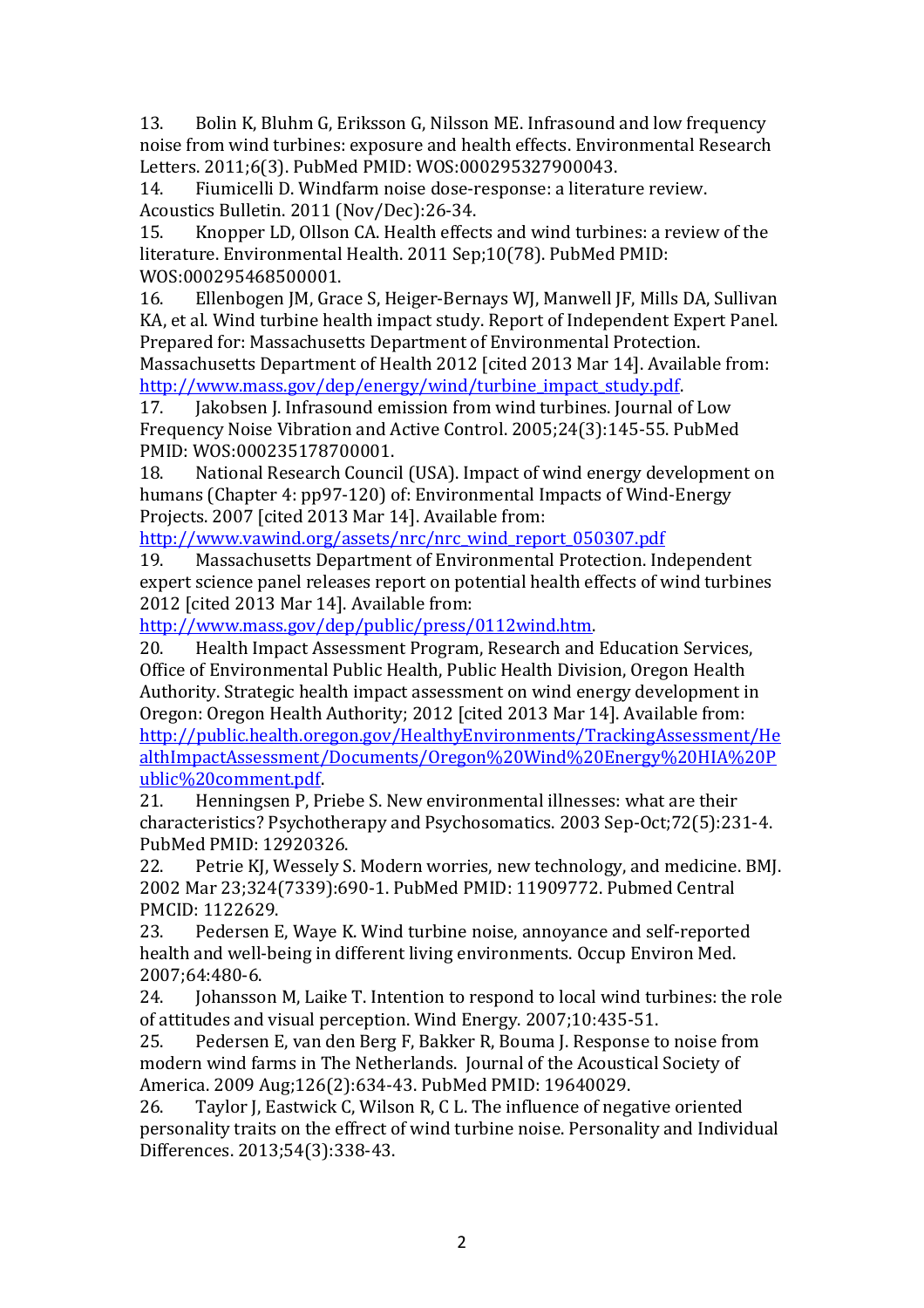<span id="page-23-0"></span>27. Tracey I. Getting the pain you expect: mechanisms of placebo, nocebo and reappraisal effects in humans. Nat Med. 2010;16(11):1277-83. PubMed PMID: 20948533.<br>28. Stov

<span id="page-23-1"></span>Stovner LJ, Oftedal G, Straume A, Johnsson A. Nocebo as headache trigger: evidence from a sham-controlled provocation study with RF fields. Acta Neurol Scand Suppl. 2008;188:67-71. PubMed PMID: 18439225.<br>29. Danker-Hopfe H. Dorn H. Bornkessel C. C. S. Do mo

<span id="page-23-2"></span>Danker-Hopfe H, Dorn H, Bornkessel C, C. S. Do mobile phone base stations affect sleep of residents? Results from an experimental double-blind sham-controlled field study. Am J Hum Biol. 2010;22(5):613-8.<br>30. Boss LP. Epidemic hysteria: a review of the published lite

<span id="page-23-3"></span>Boss LP. Epidemic hysteria: a review of the published literature. Epidemiologic Reviews. 1997;19(2):233-43.<br>31. Page LA, Keshishian C, Leonardi G, Mu

31. Page LA, Keshishian C, Leonardi G, Murray V, Rubin GJ, Wessely S. Frequency and predictors of mass psychogenic illness. Epidemiology. 2010; 21(5):744-7. PubMed PMID: 20592616.

Balaratnasingam S, Janca A. Mass hysteria revisited. Current Opinion in Psychiatry. 2006 Mar;19(2):171-4. PubMed PMID: 16612198.

<span id="page-23-4"></span>33. Chapman S, St George A. How the factoid of wind turbines causing "vibroacoustic disease" came to be "irrefutably demonstrated". Aust NZ J Public Health 2013; in press.<br>34. Pagano M. Are

<span id="page-23-5"></span>34. Pagano M. Are wind farms health risks? US scientist identifies "wind turbine syndrome". The Independent. 2009 Aug 2 [cited 2013 Mar 14]. Available from: [http://www.independent.co.uk/environment/green-living/are-wind](http://www.independent.co.uk/environment/green-living/are-wind-farms-a-health-risk-us-scientist-identifies-wind-turbine-syndrome-1766254.html)[farms-a-health-risk-us-scientist-identifies-wind-turbine-syndrome-](http://www.independent.co.uk/environment/green-living/are-wind-farms-a-health-risk-us-scientist-identifies-wind-turbine-syndrome-1766254.html)[1766254.html](http://www.independent.co.uk/environment/green-living/are-wind-farms-a-health-risk-us-scientist-identifies-wind-turbine-syndrome-1766254.html)<br>35. Chrichto

<span id="page-23-6"></span>35. Chrichton F, Dodd G, Schmid G, Gamble G, Petrie K. Expectations and wind turbine symptoms. Health Psychology. 2013; doi: 10.1037/a0031760.<br>36. Fyfe M. Turbines spark coastal controversy. The Age. 2002 July

<span id="page-23-7"></span>Fyfe M. Turbines spark coastal controversy. The Age. 2002 July 8 [cited] 2013 Mar 14]. Available from: [http://www.dioxides.com.au/dioxides-](http://www.dioxides.com.au/dioxides-articles/2002/7/8/turbines-spark-coastal-controversy/)

<span id="page-23-8"></span>[articles/2002/7/8/turbines-spark-coastal-controversy/](http://www.dioxides.com.au/dioxides-articles/2002/7/8/turbines-spark-coastal-controversy/)<br>37. van Tiggelen J. An ill wind blowing. Sydney Mornir 37. van Tiggelen J. An ill wind blowing. Sydney Morning Herald - Good Weekend. 2004 Sept 4 [cited 2013 Mar 14]. Available from:

<span id="page-23-9"></span>

<http://www.spacountryguardians.org.au/display.php?newpageid=78><br>38. Parliament of Victoria. Environment and Natural Resources Cor 38. Parliament of Victoria. Environment and Natural Resources Committee. Inquiry into the appeals process for renewabale energy projects. 2009 [cited 2013 Mar 14]. Available from:

[http://www.parliament.vic.gov.au/images/stories/committees/enrc/renewable](http://www.parliament.vic.gov.au/images/stories/committees/enrc/renewable_energy/transcripts_of_evidence/Grampians-Glenthompson_Landscape_Guardians_Inc.pdf) [\\_energy/transcripts\\_of\\_evidence/Grampians-](http://www.parliament.vic.gov.au/images/stories/committees/enrc/renewable_energy/transcripts_of_evidence/Grampians-Glenthompson_Landscape_Guardians_Inc.pdf)

Glenthompson Landscape Guardians Inc.pdf.<br>39. Keane S. The ugly landscae of the Guard

<span id="page-23-10"></span>39. Keane S. The ugly landscae of the Guardians: Independent Australia; 2011 24 Jul [cited 2013 Mar 14]. Available from:

[http://www.independentaustralia.net/2011/environment/the-ugly-landscape](http://www.independentaustralia.net/2011/environment/the-ugly-landscape-of-the-guardians/)[of-the-guardians/.](http://www.independentaustralia.net/2011/environment/the-ugly-landscape-of-the-guardians/)<br>40. Harry A. Wi

<span id="page-23-11"></span>40. Harry A. Wind turbines, Noise and health [Internet]. 2007 [cited 2013 Mar 14]. Available from: [http://www.wind-watch.org/documents/wind](http://www.wind-watch.org/documents/wind-turbines-noise-and-health)[turbines-noise-and-health](http://www.wind-watch.org/documents/wind-turbines-noise-and-health)<br>41. Wild C. Leonards Hi

<span id="page-23-12"></span>Wild C. Leonards Hill residents and objectors in opposition to planning permits. Submission to VCAT Application 2006/231. 2007.

<span id="page-23-13"></span>42. Iser D. Report to Council 2004, April 19 [cited 2013 Mar 14]. Available from: [http://docs.wind-watch.org/Dr.-Iser-Submission-to-NHMRC.pdf.](http://docs.wind-watch.org/Dr.-Iser-Submission-to-NHMRC.pdf)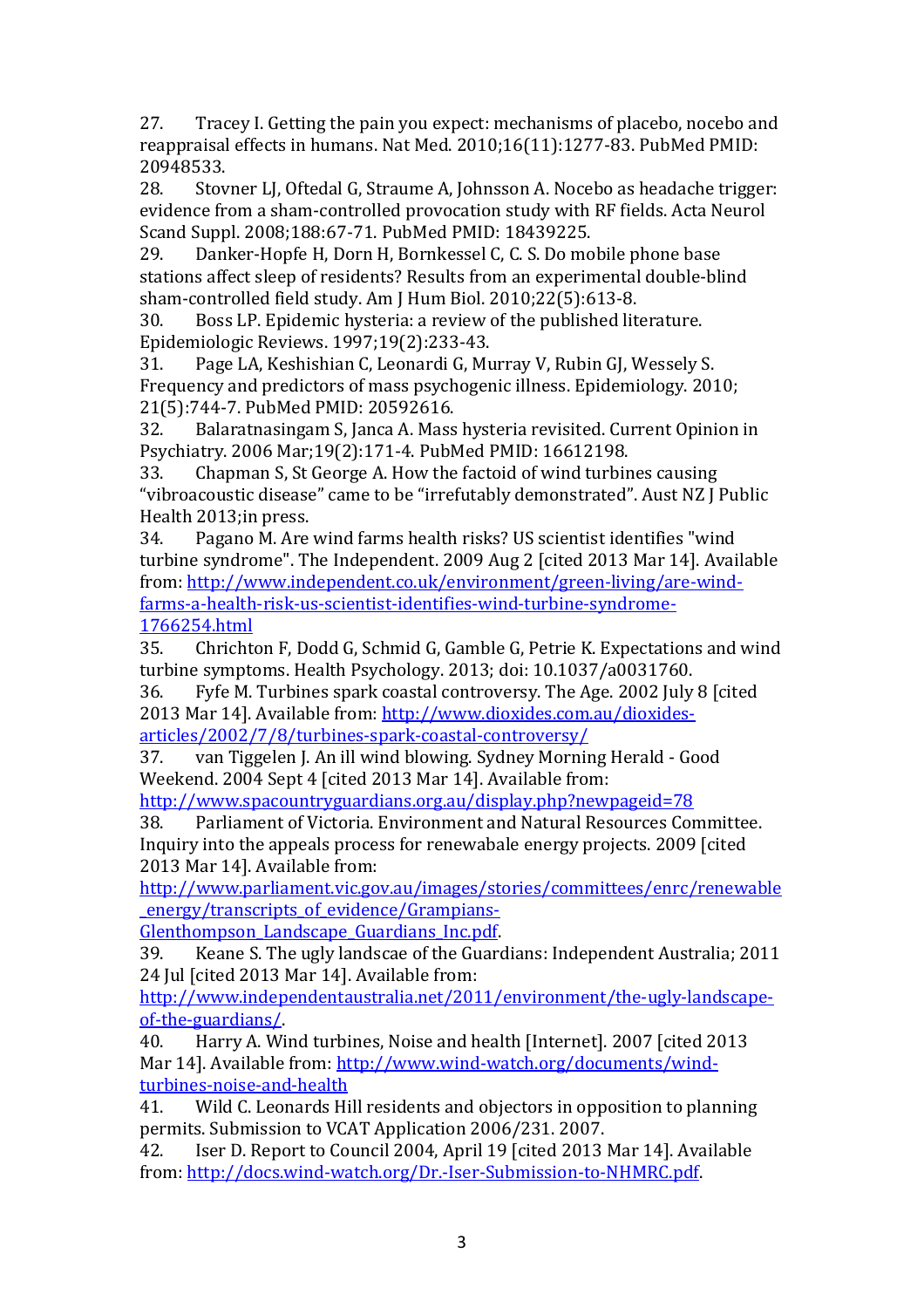<span id="page-24-0"></span>43. Wilsmore BR, Grunstein RR, Fransen M, Woodward M, Norton R, Ameratunga S. Sleep, blood pressure and obesity in 22,389 New Zealanders. Intern Med J. 2012;42(6):634-41. PubMed PMID: 22372985.

<span id="page-24-1"></span>44. Soltani M, Haytabakhsh MR, Najman JM, Williams GM, O'Callaghan MJ, Bor W, et al. Sleepless nights: the effect of socioeconomic status, physical activity, and lifestyle factors on sleep quality in a large cohort of Australian women. Arch Womens Ment Health. 2012;15(4):237-47. PubMed PMID: 22585289.<br>45. Nief W. Barsky AJ. Glombiewski JA. Nestoriuc Y. Glaesmer H. Br

<span id="page-24-2"></span>45. Rief W, Barsky AJ, Glombiewski JA, Nestoriuc Y, Glaesmer H, Braehler E. Assessing general side effects in clinical trials: reference data from the general population. Pharmacoepidemiol Drug Saf. 2011;20(4):405-15. PubMed PMID: 21442687.<br>46. Wik

<span id="page-24-3"></span>Wikipedia. History of wind power [cited 2013 Mar 14]. Available from: http://en.wikipedia.org/wiki/History of wind power.<br>47. Pierpont N. Wind turbine syndrome. A report on

<span id="page-24-4"></span>Pierpont N. Wind turbine syndrome. A report on a natural experiment Santa Fe: K-Selected Books; 2009.<br>48. Pierpont N. What is wind tu

<span id="page-24-5"></span>Pierpont N. What is wind turbine syndrome? [cited 2013 Mar 14]. Available from: [http://www.windturbinesyndrome.com/wind-turbine](http://www.windturbinesyndrome.com/wind-turbine-syndrome/what-is-wind-turbine-syndrome/%5d)[syndrome/what-is-wind-turbine-syndrome/\].](http://www.windturbinesyndrome.com/wind-turbine-syndrome/what-is-wind-turbine-syndrome/%5d)<br>49. Ambrose S. Rand R. The Bruce McPherson

<span id="page-24-6"></span>Ambrose S, Rand R. The Bruce McPherson infrasound and low frequency noise study. 2011, Dec 14 [cited 2013 Mar 14]. Available from: [http://docs.wind](http://docs.wind-watch.org/BruceMcPhersonInfrasoundandLowFrequencyNoiseStudy.pdf)[watch.org/BruceMcPhersonInfrasoundandLowFrequencyNoiseStudy.pdf.](http://docs.wind-watch.org/BruceMcPhersonInfrasoundandLowFrequencyNoiseStudy.pdf)<br>50. Anon. Health issues raised in windfarm debate. The Border Watch.

<span id="page-24-7"></span>50. Anon. Health issues raised in windfarm debate. The Border Watch. 2013 March 11 [cited 2013 Mar 14]. Available from:

[http://www.borderwatch.com.au/story/262103/health-issues-raised-in](http://www.borderwatch.com.au/story/262103/health-issues-raised-in-windfarm-debate/)windfarm-debate/<br>51. Parliament o

<span id="page-24-8"></span>Parliament of Australia, Senate Standing Committees on Community Affairs. The social and economic impact of rural wind farms. Canberra2012 [cited 2013 Mar 14]. Available from:

[http://www.aph.gov.au/Parliamentary\\_Business/Committees/Senate\\_Committe](http://www.aph.gov.au/Parliamentary_Business/Committees/Senate_Committees?url=clac_ctte/completed_inquiries/2010-13/impact_rural_wind_farms/submissions.htm) [es?url=clac\\_ctte/completed\\_inquiries/2010-](http://www.aph.gov.au/Parliamentary_Business/Committees/Senate_Committees?url=clac_ctte/completed_inquiries/2010-13/impact_rural_wind_farms/submissions.htm)

13/impact rural wind farms/submissions.htm.<br>52. NSW Government Planning and Infrastru

<span id="page-24-9"></span>52. NSW Government Planning and Infrastructure. Draft NSW Planning Guidelines: Wind Farms. Submissions Sydney 2012; [cited 2013 Mar 14]. Available from:

[http://www.planning.nsw.gov.au/Development/Onexhibition/tabid/205/ctl/Vi](http://www.planning.nsw.gov.au/Development/Onexhibition/tabid/205/ctl/View/mid/1081/ID/66/language/en-US/Default.aspx) [ew/mid/1081/ID/66/language/en-US/Default.aspx.](http://www.planning.nsw.gov.au/Development/Onexhibition/tabid/205/ctl/View/mid/1081/ID/66/language/en-US/Default.aspx)<br>53. Parliament of Australia. Senate. Renewable En

<span id="page-24-10"></span>53. Parliament of Australia, Senate. Renewable Energy (Electricity) Amendment (Excessive Noise from Wind Farms) Bill 2012 Canberra 2012 [cited 2013 Mar 14]. Available from:

[http://www.aph.gov.au/Parliamentary\\_Business/Committees/Senate\\_Committe](http://www.aph.gov.au/Parliamentary_Business/Committees/Senate_Committees?url=ec_ctte/completed_inquiries/2010-13/renewable_energy_2012/submissions.htm) [es?url=ec\\_ctte/completed\\_inquiries/2010-](http://www.aph.gov.au/Parliamentary_Business/Committees/Senate_Committees?url=ec_ctte/completed_inquiries/2010-13/renewable_energy_2012/submissions.htm)

[13/renewable\\_energy\\_2012/submissions.htm.](http://www.aph.gov.au/Parliamentary_Business/Committees/Senate_Committees?url=ec_ctte/completed_inquiries/2010-13/renewable_energy_2012/submissions.htm)<br>54. Laurie S. Statement of Dr Sarah Elisabeth.

<span id="page-24-11"></span>54. Laurie S. Statement of Dr Sarah Elisabeth Laurie, CEO Waubra Foundation. Planning and Environment List No 2910 of 2012 between Cherry Tree Wind Farm Pty Ltd (Applicant) and Mitchell Shire Council (First

Respondent) and Trawool Valley Whiteheads Creek Landscape Guradians Inc (Second Respondent) and Ors. Melbourne: Victorian Civil and Administrative Appeals Tribunal 2013 [cited 2013 Mar 14]. Available from: [http://docs.wind](http://docs.wind-watch.org/Cherry-Tree-VCAT-Sarah-Laurie.pdf)[watch.org/Cherry-Tree-VCAT-Sarah-Laurie.pdf.](http://docs.wind-watch.org/Cherry-Tree-VCAT-Sarah-Laurie.pdf)